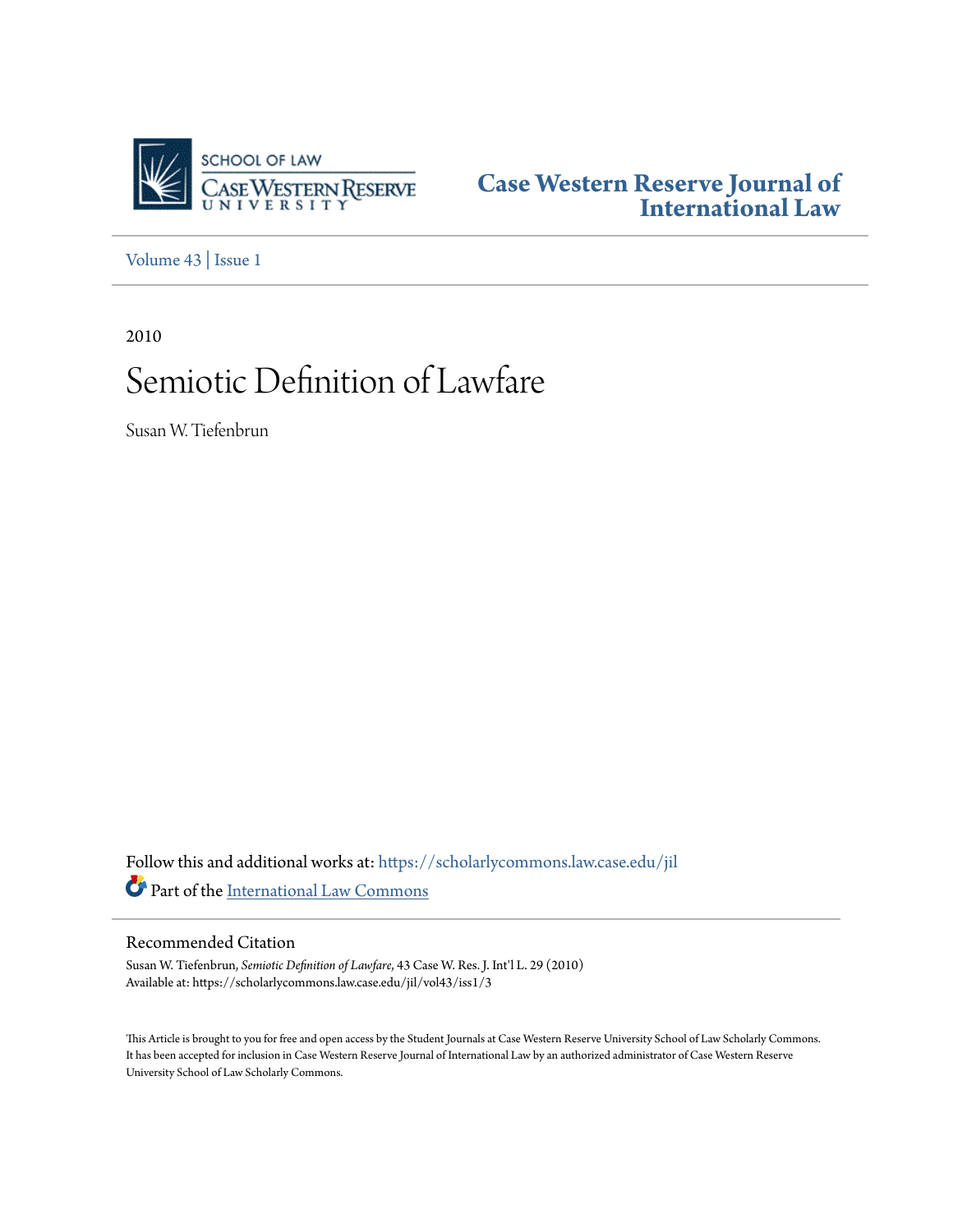#### **SEMIOTIC DEFINITION OF "LAWFARE"**

# *Susan W. Tiefenbrun*\*

"Lawfare" is a weapon designed to destroy the enemy by using, mi*susing, and abusing the legal system and the media in order to raise a public outcry against that enemy. The term "lawfare" is also a clever play on words, a pun, and a neologism that needs to be deconstructed in order to explain the linguistic and political power of the term. Semiotic theory can help unpack this play on words, which creates an interesting and shocking equivalence between law and war. Semiotics is the science of signs and involves the exchange between two or more speakers through the medium of coded language and convention. Semiotics is the scientific study of communication, meaning, and interpretation. In this essay I will apply semiotic theory to expose the meanings of the term "lawfare" and to try to interpret it. I will focus on the definition of the word and the concepts of "law" as* well as its denotations and connotations. Then I will look at the different definitions of "war" in order to better understand the identity of law and war created by the term "lawfare." The linkage of law to war is most clear*ly manifested in the expression of a "just war" and the elaboration of the* "laws of war." Both law and war enjoy power, and it is precisely this *shared power that constitutes the basis of the use of lawfare as a weapon of modern asymmetrical warfare. Finally, I will look at the different uses of the term "lawfare" and the serious impact of this usage on politics and on the integrity of the legal system. The abuse of the legal system, of human rights laws, and of humanitarian laws by lawfare undermines the overarching goal of world peace by eroding the integrity of the legal system and by weakening the global establishment and enforcement of the rule of law. The manipulation of Western court systems, the misuse of European and Canadian hate speech laws and libel law procedures can destroy the very principles of free speech that democracies hold most precious. Lawfare has limited public discussion of radical Islam and created unfair negative publicity against freedom loving countries. The weapon used is the rule of law*  itself that was originally created not to quiet the speech of the innocent but *more to subdue dictators and tyrants. Ironically, it is this very same rule of law that is being abused in order to empower tyrants and to thwart free speech.*

<sup>\*</sup> Susan Tiefenbrun, Professor of Law, Director of Center for Global Legal Studies at Thomas Jefferson School of Law, J.D. New York University (1986), Ph.D in French and Stylistics at Columbia University (1971).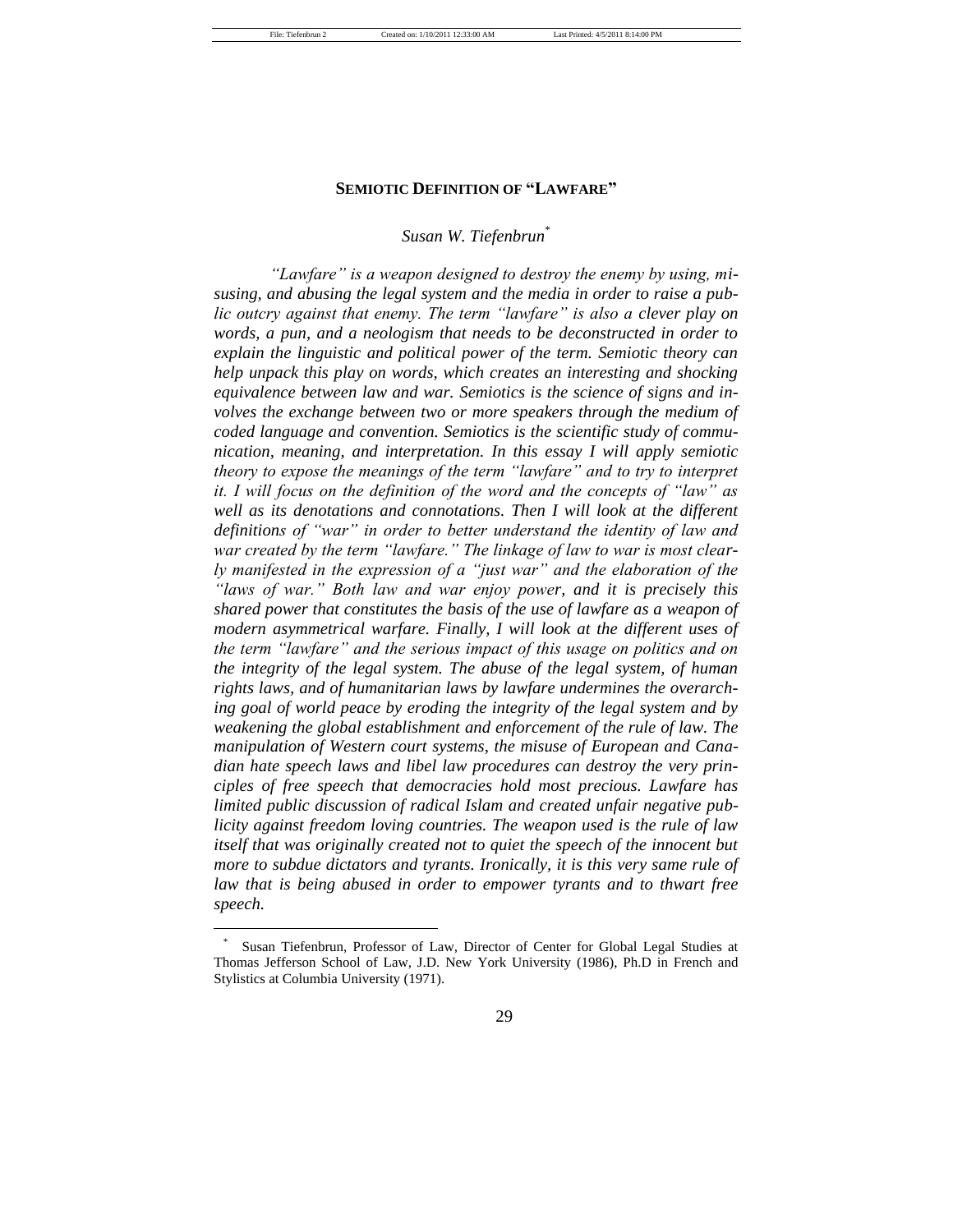| I. |                 |                                                                        |  |
|----|-----------------|------------------------------------------------------------------------|--|
|    |                 |                                                                        |  |
|    |                 |                                                                        |  |
|    |                 |                                                                        |  |
| П. |                 |                                                                        |  |
|    | А.              | Theories of the Law: Natural Law, Legal Positivism, Legal Realism,     |  |
|    |                 |                                                                        |  |
|    | <i>B</i> .      |                                                                        |  |
|    | $\mathcal{C}$ . | Greek Philosophers and Their Definition of the Law 34                  |  |
|    |                 | D. Romans and the Natural Law, Positive Law, and International         |  |
|    |                 |                                                                        |  |
|    | E.              |                                                                        |  |
|    | F.              | Law in the Middle Ages: Saint Augustine and Saint Thomas               |  |
|    |                 |                                                                        |  |
|    | G.              | Law and "Just War" in the Middle Ages and the Renaissance 36           |  |
|    | Н.              | Power of Law in the Renaissance as Defined by Machiavelli37            |  |
|    | L.              | The "Force" of Law in the 18th Century as Defined by                   |  |
|    |                 | . 37                                                                   |  |
|    | J.              | The Force and the Liberalizing Nature of Law as Defined by H.L.A.      |  |
|    |                 |                                                                        |  |
|    | K.              | Law as Interpretation in the Twentieth Century 38                      |  |
|    | L.              | Law and Legal Realism as Defined by Oliver Wendell Holmes in the       |  |
|    |                 | Twentieth Century: Law is Power and Protection38                       |  |
|    |                 | M. The Power of the Law: Law Is Order, Force, and Rules 39             |  |
|    |                 | Black's Law Dictionary definition of the law 39<br>1.                  |  |
|    |                 | Judge Richard Posner's definition of the law as power: law is a<br>2.  |  |
|    |                 | social institution, a set of rules, and a source of rights, duties,    |  |
|    |                 |                                                                        |  |
|    |                 |                                                                        |  |
|    |                 | A. International Law is the Law of Nations: William Blackstone and the |  |
|    |                 |                                                                        |  |
|    | В.              | Samuel von Pufendorf: Man is Uncivilized and Evil and Needs            |  |
|    |                 |                                                                        |  |
|    |                 |                                                                        |  |
|    |                 | IV. SCIENTIFIC LAW AND THE POWER OF JURIDICAL LAW41                    |  |
|    |                 | V. WHAT IS WAR?                                                        |  |
|    | А.              |                                                                        |  |
|    | <i>B</i> .      |                                                                        |  |
|    | $\mathcal{C}$ . | War in the Middle Ages: Positive and Negative Connotations of the      |  |
|    |                 |                                                                        |  |
|    | D.              | War in the Fourteenth Century: "Just War" Brings Peace44               |  |
|    | E.              |                                                                        |  |
|    | F.              | Wars From the Eighteenth Century to the Present: Total War45           |  |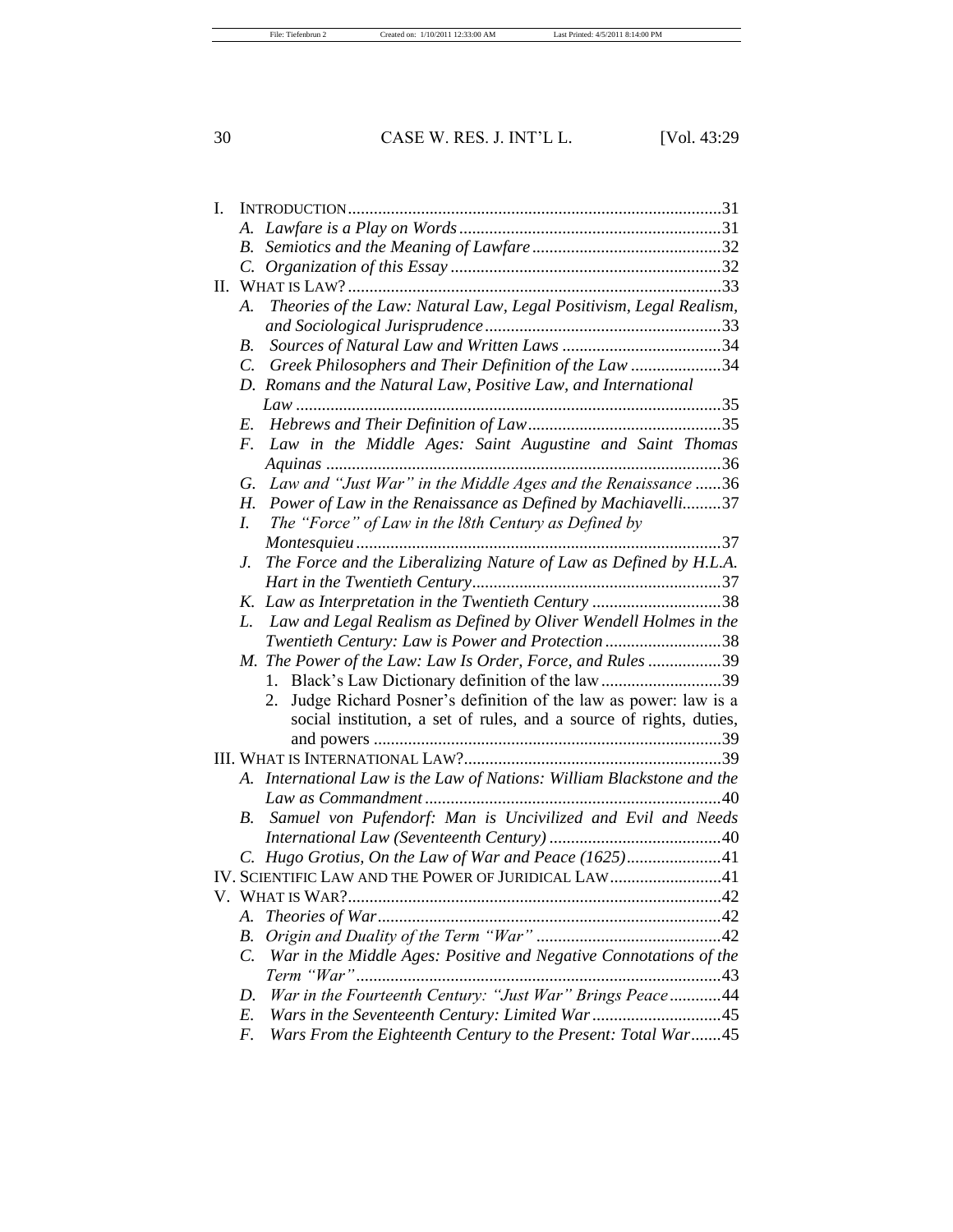| a. Principle of necessity and asymmetrical warfare47                  |  |
|-----------------------------------------------------------------------|--|
| b. Principle of distinction and asymmetrical warfare48                |  |
| c. Principle of proportionality and asymmetrical warfare48            |  |
| d. Principle of humanity and asymmetrical warfare48                   |  |
|                                                                       |  |
|                                                                       |  |
| Seventeenth, Eighteenth, and Nineteenth Centuries and the<br>B.       |  |
|                                                                       |  |
|                                                                       |  |
|                                                                       |  |
| Derivation and Usages of the Term "Lawfare"51<br>A.                   |  |
| $B_{\cdot}$                                                           |  |
| 1. Filing of malicious libel, harassment, or hate speech lawsuits to  |  |
|                                                                       |  |
|                                                                       |  |
|                                                                       |  |
| Hate speech and slander cases in the Middle East 55<br>$\mathbf{c}$ . |  |
| The misuse of legal terminology to sway public opinion 55<br>2.       |  |
| a. Lawfare to sway public opinion against the                         |  |
|                                                                       |  |
| Lawfare to sway public opinion against Israel57<br>$\mathbf{b}$ .     |  |
|                                                                       |  |
| 3. The prosecution of foreign nations in domestic courts for          |  |
| military and civilian action: universal jurisdiction abuses 57        |  |
|                                                                       |  |

#### I. INTRODUCTION

# *A. Lawfare is a Play on Words*

"Lawfare" is a weapon designed to destroy the enemy by using, misusing, and abusing the legal system and the media in order to raise a public outcry against that enemy.<sup>1</sup> "Lawfare" is also a clever play on words, a pun,

<sup>1</sup> *See generally*, Major General Charles J. Dunlap, Jr., *Law and Military Interventions: Preserving Humanitarian Values in 21st Century Conflicts* 2–4 (Carr Ctr. for Human Rights, John F. Kennedy Sch. of Gov't, Harvard Univ., Working Paper, 2001), *available at* http://www.ksg.harvard.edu/cchrp/Web%20Working%20Papers/Use%20of%20Force/Dunla p2001.pdf (Dunlap originally coined the phrase "lawfare" meaning "method of warfare where law is used as a means of realizing a military objective").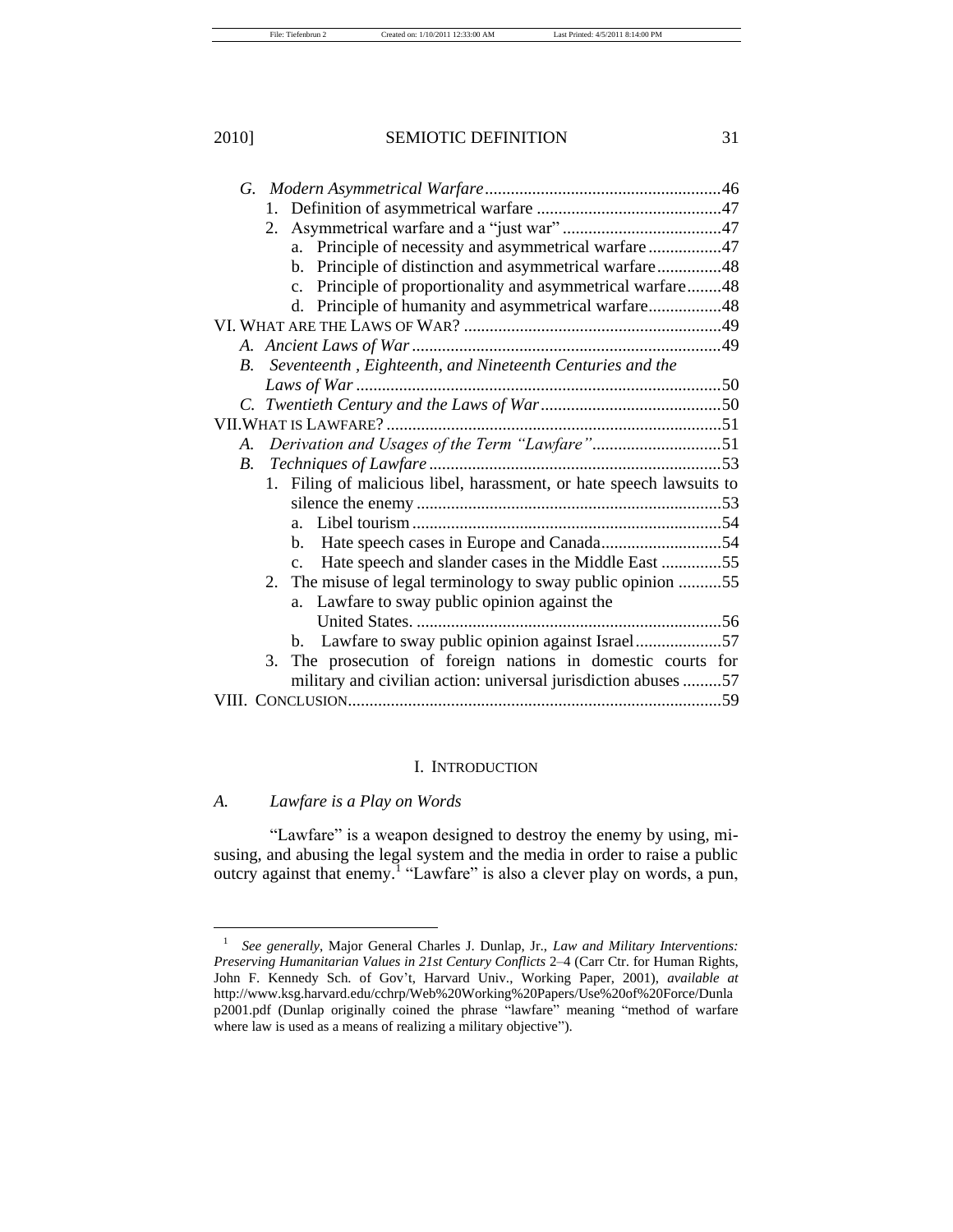and a neologism that needs to be deconstructed in order to explain the linguistic and political power of the term.<sup>2</sup>

# *B. Semiotics and the Meaning of Lawfare*

Lawfare creates an interesting and shocking equivalence between law and war. Semiotic theory can help unpack this play on words.<sup>3</sup> Semiotics is the science of signs.<sup>4</sup> Like doctors who constantly look for signs and symptoms to arrive at a diagnosis, lawyers and legal scholars use semiotics frequently without even knowing it. Reading, writing, interpreting documents and cases, negotiating, interviewing, and selecting jurors are merely a few of the lawyerly tasks that involve the fundamental elements of sign theory.<sup>5</sup> Semiotics is the "exchange between two or more speakers through the medium of coded language" and convention.<sup>6</sup> Lawyers engage in semiotics whenever they focus on the denotation and connotation of words, the text, the context, the pretext, and the subtext of the words of a contract or case or legal document.<sup>7</sup> Semiotics is derived from the Greek word *semion* or sign.<sup>8</sup> Signs are words, gestures, or the dots and dashes of Morse Code, and signs are the means by which communication takes place.<sup>9</sup> But signs can only mediate between the perception and expression of an event.<sup>10</sup> Thus, words, signs, and gestures lead inevitably to distortion, to the creation of multiple meanings, and to the need for interpretation.<sup>11</sup> Semiotics is the scientific study of communication, meaning, and interpretation.<sup>12</sup>

# *C. Organization of this Essay*

In this essay, I will apply semiotic theory to expose the meanings of the term "lawfare" and to try to interpret it. First, I will focus on the defini-

<sup>&</sup>lt;sup>2</sup> Neologism is a rhetorical term referring to the creation of a "new" word. Despite the newness of the word "lawfare," the use of the law as a weapon is not a new concept. The most common metaphor depicting the analogy of law as a weapon is the depiction of the law as a "sword" or a "shield," both tenors of this metaphor belonging to the code of war. *See infra* text accompanying footnotes 156–216, discussing the different uses of the term *lawfare* in history.

<sup>3</sup> *See generally* SUSAN TIEFENBRUN, DECODING INTERNATIONAL LAW: SEMIOTICS AND THE HUMANITIES 3 and 23 (2010) (Chapter 1 defines semiotics and discusses the many possible uses of semiotics in the law); *See also* UMBERTO ECO, A THEORY OF SEMIOTICS (1976) (a general book on semiotics theory).

<sup>4</sup> TIEFENBRUN, *supra* note 3, at 19.

<sup>5</sup> *Id.* at 20. 6

*Id.* 7

*Id.*

<sup>8</sup> *Id.* at 23.

<sup>9</sup> *Id.*

 $\frac{10}{11}$  *Id.* 

 $\frac{11}{12}$  *Id.* at 23–4.

<sup>12</sup> *Id.*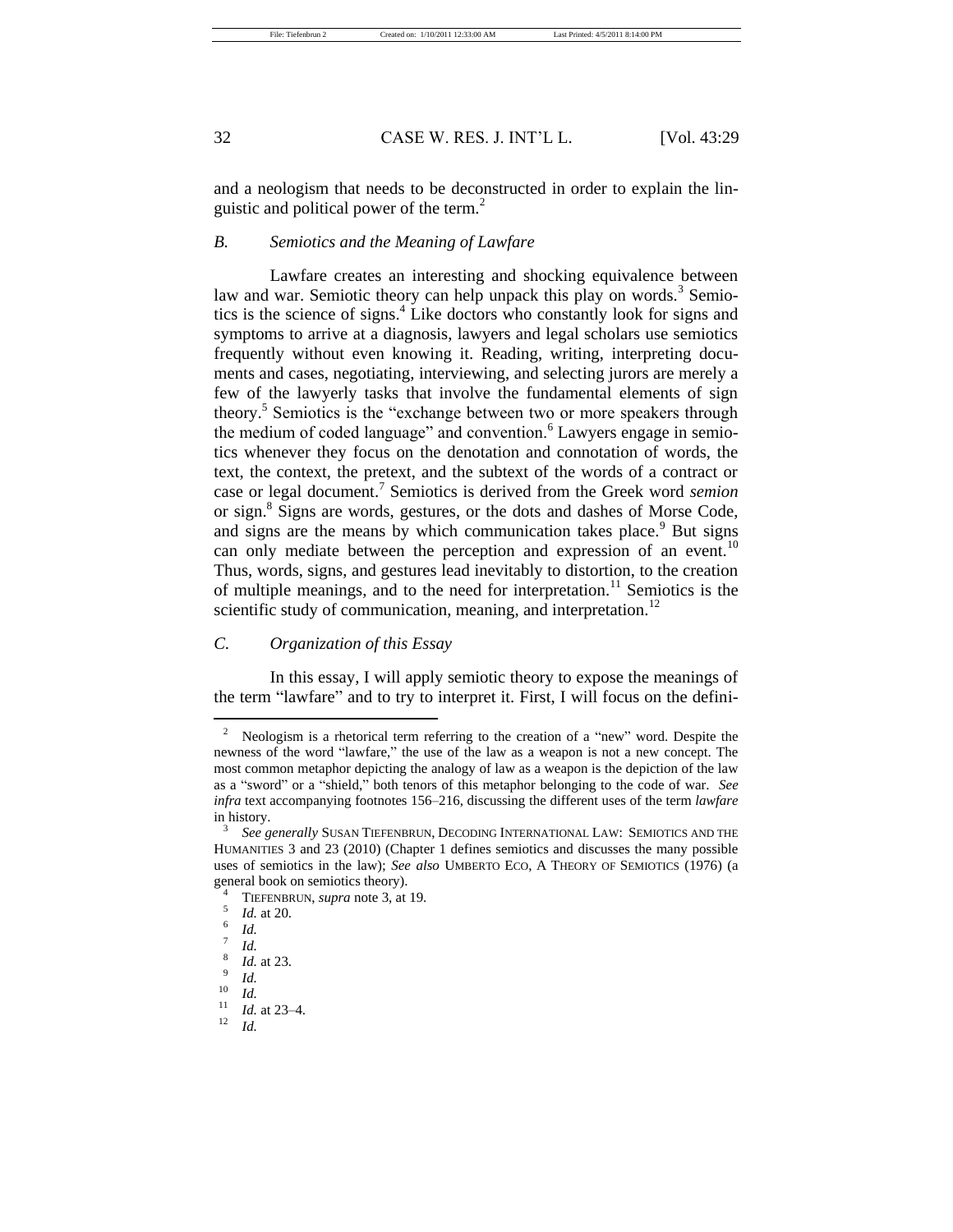tion of the word and the concepts of "law" as well as its denotations and connotations. Then I will look at the different definitions of "war" in order to better understand the identity of law and war created by the term "lawfare." The linkage of law to war is most clearly manifested in the expression of a "just war" and in the elaboration of the "laws of war." Both law and war enjoy power, and it is precisely this shared power that constitutes the basis of the use of lawfare as a weapon.<sup>13</sup> Lawfare has become a key weapon of modern warfare. The abuses at Abu Ghraib and elsewhere produced negative public opinion and effects more damaging than any imposed by our enemies through the force of arms.<sup>14</sup> Finally, I will look at the different uses of the term "lawfare" and the serious impact of this usage on politics and on the integrity of our legal system.

#### II. WHAT IS LAW?

# *A. Theories of the Law: Natural Law, Legal Positivism, Legal Realism, and Sociological Jurisprudence*

It is almost impossible to define the "law" without referring to different jurisprudential theories of the law such as "natural law," "legal positivism," "legal realism," and "sociological jurisprudence," each of which stresses different aspects of law's overarching concept.<sup>15</sup> Natural law is a "philosophical system of legal and moral principles . . . derived from a universalized conception of human nature or divine justice rather than from legislative or judicial action<sup>"</sup>—also called law of nature, *lex aeterna*, eternal law, divine law, and normative jurisprudence.<sup>16</sup> "Positive law typically consists of enacted law [or] the codes, statutes, and regulations . . . applied and enforced in the courts."<sup>17</sup> "The term [positive] derives from the medieval use of *positum* (Latin 'established'), and the phrase 'positive law' literally means law established by human authority.<sup> $718$ </sup> "Legal positivism" is the theory that formal legal rules are valid because they are "enacted by an ex-

<sup>&</sup>lt;sup>13</sup> RONALD DWORKIN, LAW'S EMPIRE (1986). The title of this book is a metonymy of the "power" of the law. "Empire" connotes power and is a part of the whole concept of monarchical power. In sign theory, one would say that "power" is the *seme* that "law" shares with "war."

<sup>14</sup> Maj. Gen. Charles J. Dunlap, Jr., *Lawfare Amid Warfare*, WASH. TIMES, Aug. 3, 2007, at A17, *available at* http://www.washingtontimes.com/news/2007/aug/03/lawfare-amidwarfare.

<sup>15</sup> THE OXFORD HANDBOOK OF JURISPRUDENCE AND PHILOSOPHY OF LAW 15 (Jules Coleman & Scott Shapiro, eds.  $2002$ ) ("There is much uncertainty in contemporary jurisprudence about whether its subject matter is (a) the *concept* of law, or rather (b) law as a social reality and/or as a kind of reason for action. . .").

<sup>&</sup>lt;sup>16</sup> BLACK'S LAW DICTIONARY 1127 (9th ed. 2009).

 $\frac{17}{18}$  *Id.* at 1280.

<sup>18</sup> *Id.*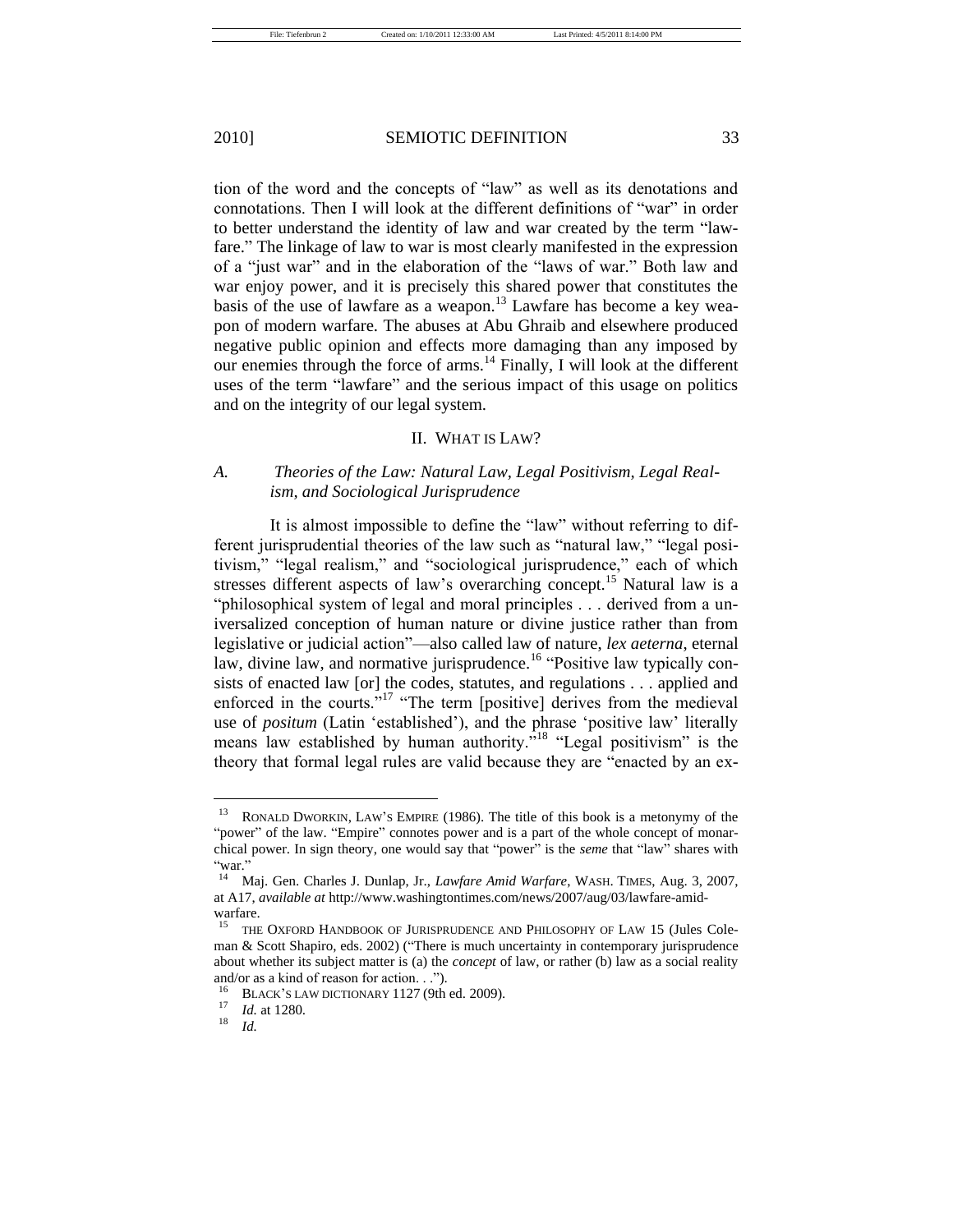isting political authority," and these rules are "binding in a given society, not because they are grounded in morality or in natural law."<sup>19</sup> The theory of legal positivism was espoused by scholars such as H.L.A. Hart and John Austin.<sup>20</sup> "Legal realism" is the theory that law is based not on formal rules or principles, "but instead on judicial decisions that should derive from social interests and public policy."<sup>21</sup> American legal realism, which flourished in the early twentieth century, was espoused by such scholars as Oliver Wendell Holmes and Karl Llewellyn.<sup>22</sup> Roscoe Pound in the United States and Hermann Kantorowicz in Europe were the most eminent pioneers of modern sociological jurisprudence.<sup>23</sup> Sociological jurisprudence seeks to frame hypotheses on which to base general laws of the operation of law in society.<sup>2</sup>

#### *B. Sources of Natural Law and Written Laws*

Sources of natural law theories have been traced back to Greek and Roman times and have reemerged in different forms in the contemporary world.<sup>25</sup> Written laws are a more recent phenomenon in the history of civilization, but the Code of Hammurabi, which is a collection of laws rather than a code, dates back to the eighteenth century before the Christian era.<sup>26</sup>

## *C. Greek Philosophers and Their Definition of the Law*

What is the nature, or essence, of law is a question that "has long perplexed legal and political philosophers.<sup>27</sup> Throughout the ages, legal philosophers have proposed different definitions of the law. The Greeks were the first to have speculated about the nature of law, particularly Plato and Aristotle.<sup>28</sup> In the natural law theories that developed, the pleasure/pain

 $\frac{19}{20}$  *Id.* at 978.

<sup>20</sup> *Id.*; *John Austin (English Jurist)*, ENCYCLOPEDIA BRITANNICA, http://www.britannica. com/EBchecked/topic/43601/John-Austin/480/Assessment (last visited Nov. 3, 2010).

BLACKS, *supra* note 16, at 979.

<sup>22</sup> *Id.*

<sup>23</sup> *Philosophy of Law*, ENCYCLOPEDIA BRITANNICA, http://www.britannica.com/EBchecked /topic/332775/philosophy-of-law/36359/Growth-of-the-sociological-school (last visited Nov. 3, 2010).

<sup>24</sup> *Id.*

<sup>&</sup>lt;sup>25</sup> J.B. SCHNEEWIND, THE INVENTION OF AUTONOMY, A HISTORY OF MODERN MORAL PHILOSOPHY 17 (1998).

<sup>26</sup> Charles F. Horn, *The Code of Hammurabi: Introduction*, THE AVALON PROJECT, http://avalon.law.yale.edu/ancient/hammint.asp (last visited Nov. 3, 2010).

<sup>27</sup> R. Wollheim, *The Nature of Law*, *in* M.D.A. FREEMAN, LLOYD'S INTRODUCTION TO JURISPRUDENCE, 61 (8th ed. 2008).

<sup>&</sup>lt;sup>28</sup> GEORGE C. CHRISTIE, JURISPRUDENCE: TEXT AND READINGS ON THE PHILOSOPHY OF LAW 2–3 (1973); *see also* PLATO, THE LAWS (356–361 B.C.); ARISTOTLE, NICOMACHEAN ETHICS BK. V, (Jonathan Barnes ed., Rev. Oxford trans., Princeton Univ. Press 2<sup>nd</sup> ed. 1985) (384 B.C.).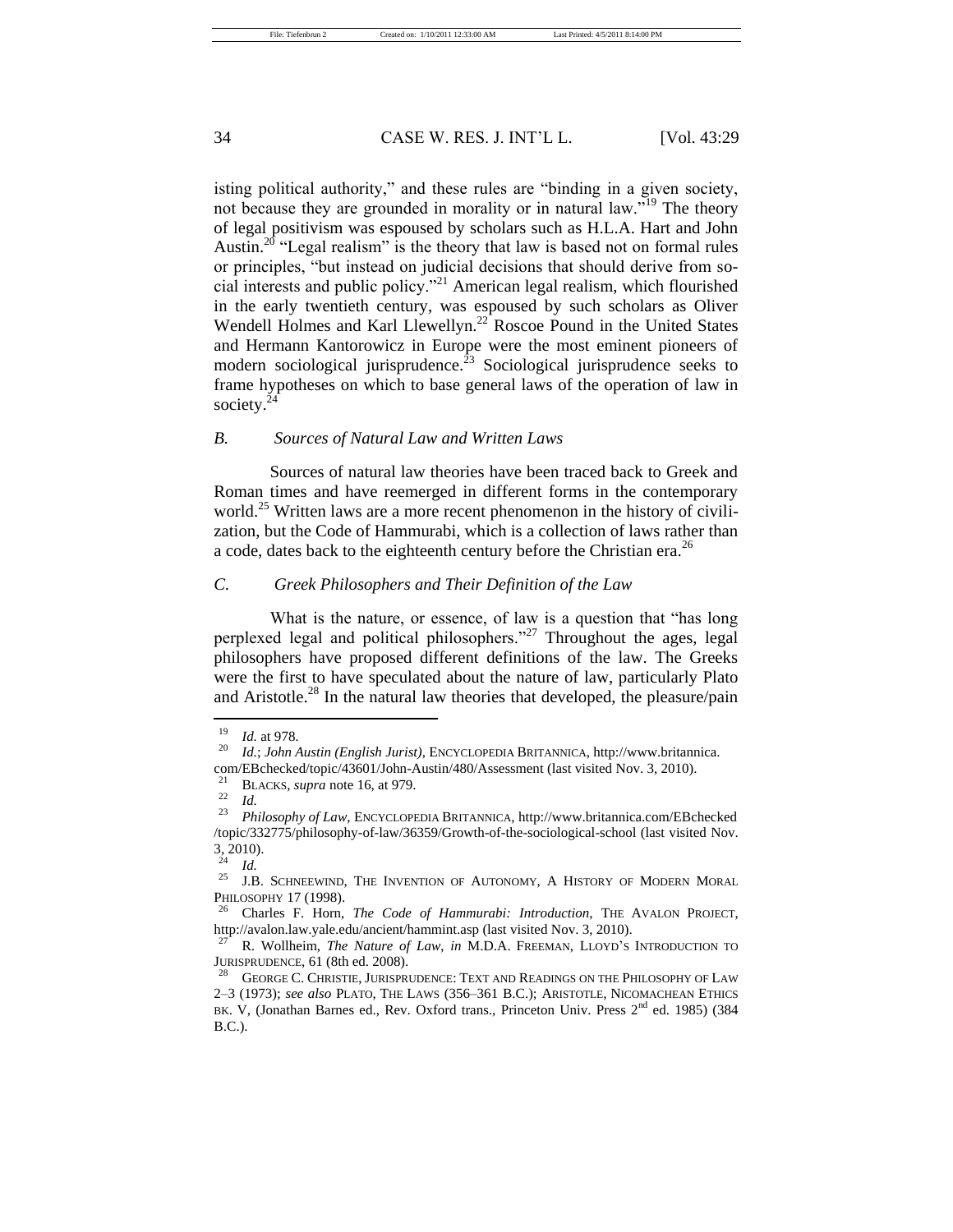principle discussed by Plato and Aristotle became the vehicle for obtaining evidence of the law of nature.<sup>29</sup> Justice for Aristotle was the practice of virtue in one's relations with one's neighbor.<sup>30</sup> Natural law theories developed from Aristotle's distinction between natural justice and conventional justice.<sup>31</sup>

# *D. Romans and the Natural Law, Positive Law, and International Law*

Later, according to Roman jurists, natural law was conceived of as a part of positive law.<sup>32</sup> Even the Latin root of the word "law" or "lex" means  $\cdot$ <sup>2</sup> statute.<sup>33</sup> The more general Latin term "*ius*" means "right" or "law."<sup>34</sup> The Romans believed that "[s]ome rules are established by men's wills and can be changed at their pleasure; others are unchangeable, existing of necessity always and everywhere, because they depend upon nature itself.<sup>355</sup> Natural law is distinguished from positive law by this necessity, unchangeableness, and independence of human will.<sup>36</sup> Thus, the Romans recognized both a positive law that acts at the same time and in the same way as natural law. Natural law for the Romans was "as genuine a *force* as . . . positive law."<sup>37</sup> The Romans also recognized the existence of a law having force between nations (the Law of Nations or *ius gentium*) which the Romans often confused with the Law of Nature or natural law.<sup>38</sup>

# *E. Hebrews and Their Definition of Law*

The Talmud says that "[w]hatever decision of a mature scholar in the presence of his teacher will yet derive from the Law (Torah) that was already spoken to Moses on Mount Sinai. $\frac{339}{9}$  This assertion presupposes that the oral law must respect the revealed written law. The richness, ambivalences, and silences of the written law in a changing world left the widest freedom to the scholarly reason of the rabbinical exegetes who were in charge of the interpretation of the written and oral law. The operations of

<sup>&</sup>lt;sup>29</sup> *See* CHRISTIE, *supra* note 28.

 $^{30}$  *See* ARISTOTLE, *supra* note 28.

 $\frac{31}{32}$  *Id.* at 37–41.

<sup>32</sup> N. M. KORKUNOV, GENERAL THEORY OF LAW 123 (W.G. Hastings trans., Boston Book Co.) (1909).

<sup>&</sup>lt;sup>33</sup> D.P. SIMPSON, CASSELL'S NEW LATIN DICTIONARY 343 (Funk & Wagnalls) (1959).

 $\frac{34}{35}$  *Id.* at 331.

<sup>35</sup> KORKUNOV, *supra* note 32, at 123.

 $rac{36}{37}$  *Id.* 

 $^{37}$  *Id.* (emphasis added).

<sup>38</sup> MONSIEUR DE VATTEL, THE LAW OF NATIONS; OR, PRINCIPLES OF THE LAW OF NATURE, APPLIED TO THE CONDUCT AND AFFAIRS OF NATIONS AND SOVEREIGNS Preface 3a (Charles Fenwick trans., 1916).

THE NEW ENCYCLOPEDIA BRITANNICA, MACROPEDIA VOLUME 10, 716–717(William Benton, Publisher, 1943–1973) (discussing the Western Philosophy of Law and its origins).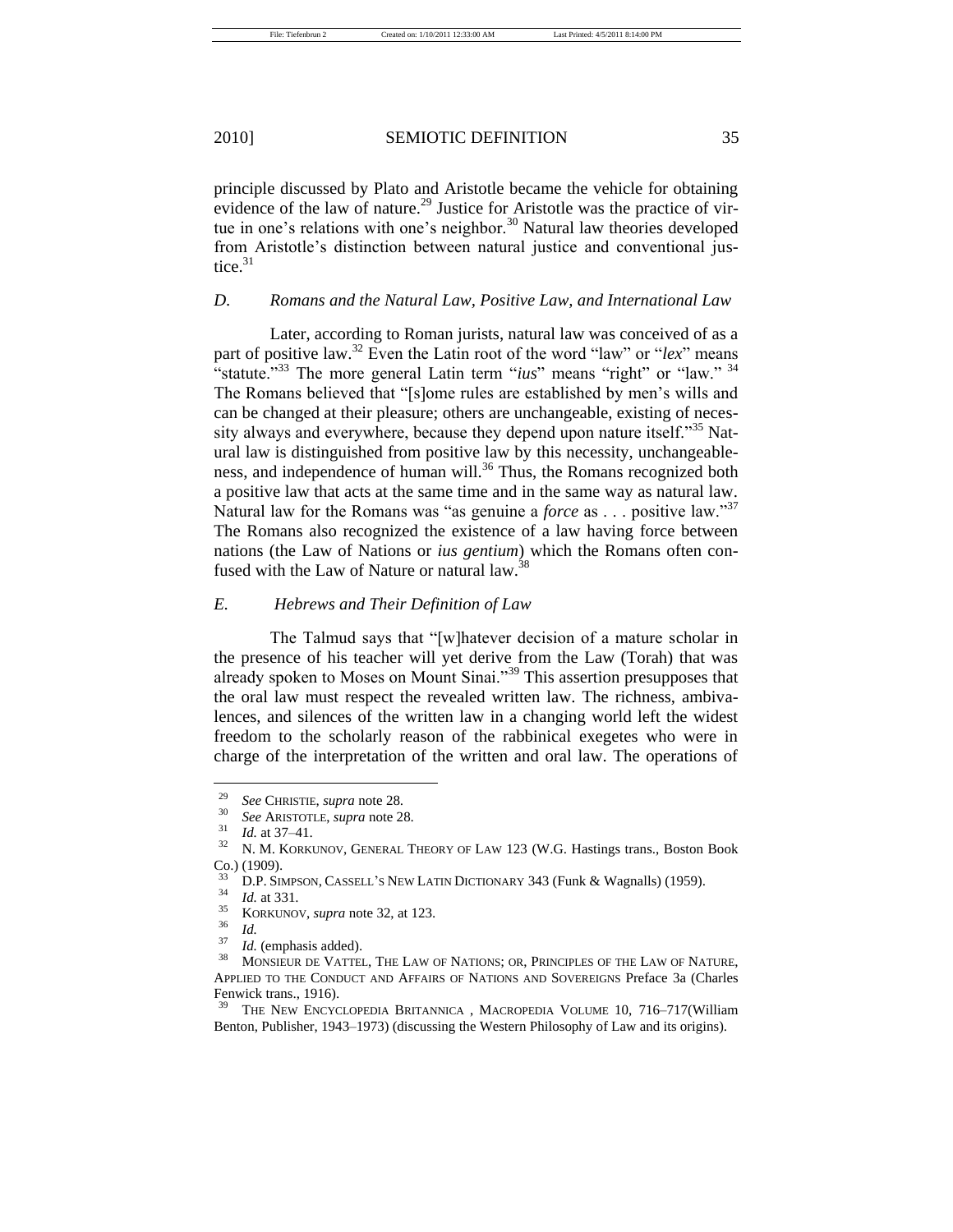the rabbinical schools and courts over many centuries, especially during and following the first Babylonian Exile, resembled the great Roman jurists and the great judges of the common law tradition. $40$ 

# *F. Law in the Middle Ages: Saint Augustine and Saint Thomas Aquinas*

Law was defined in the Middle Ages by Saint Augustine who placed God's reason beside God's will as the highest source of the unchangeable, eternal, divine law binding directly on man and all other creatures.<sup>41</sup> In the period of Scholasticism, Aquinas, like Augustine, gave a plausible place to both natural law and temporal or positive law under the eternal law.<sup>42</sup> Saint Thomas Aquinas (1215–74) and Saint Augustine both believed that a "just war" is a means of meting out punishment, making amends, restoring what has been seized unjustly, and a way to achieve peace.<sup>43</sup>

# *G. Law and ―Just War‖ in the Middle Ages and the Renaissance*

The concept of a "just" war was very much part of the theories of law in the Middle Ages and in the Renaissance. Theorists then justified the idea of resorting to war in order to remedy a serious offence or to recapture stolen lands.<sup>44</sup> The sovereign had to justify the validity of his claim and then prove that he wanted a "just war" in order to raise troops and sustain the morale of his troops.<sup>45</sup>

<sup>40</sup> W. J. CONYBEARE, THE LIFE AND WRITINGS OF ST. JOHN 59 (1892).

<sup>&</sup>lt;sup>41</sup> MICHAEL BERTRAM CROW, THE CHANGING PROFILE OF THE NATURAL LAW XX (1977).

*Id.* at 173 ("All other laws derive from the eternal law—here St. Thomas follows St. Augustine particularly closely. . . . The eternal law is the *summa ratio*, and all other laws insofar as they participate in right reason, i.e. insofar as they are laws at all, derive from it.").

<sup>43</sup> AURELIUS AUGUSTINE, THE CITY OF GOD VOL. II 311 (Marcus Dods, ed., Edinburgh, T&T Clark 1871) ("For it is the wrong–doing of the opposing party, which compels the wise man to wage just wars; and this wrong–doing, even though it may give rise to no war, would still be matter of grief to man because it is man's wrong-doing."); JOHN J. ELMENDORF, ELEMENTS OF MORAL THEOLOGY (New York, James Pott & Co., 1892) (discussing Aquinas' views on war and the three requisites for waging a righteous war, including "due authority," "a just cause," and the "right intention on the part of those who make war." Only if all three requisites are satisfied will a war be considered just); *see* Kari M. Fletcher, *Defining the Crime of Aggression: Is There an Answer to the International Criminal Court's Dilemma?,*  65 A.F. L. REV. 229, 232 (2010) (summarizing both Augustine's and Aquinas' arguments on how to wage just war).

<sup>&</sup>lt;sup>44</sup> THEODOR MERON, BLOODY CONSTRAINT, WAR AND CHIVALRY IN SHAKESPEARE 27 (1998).

<sup>45</sup> *Id*.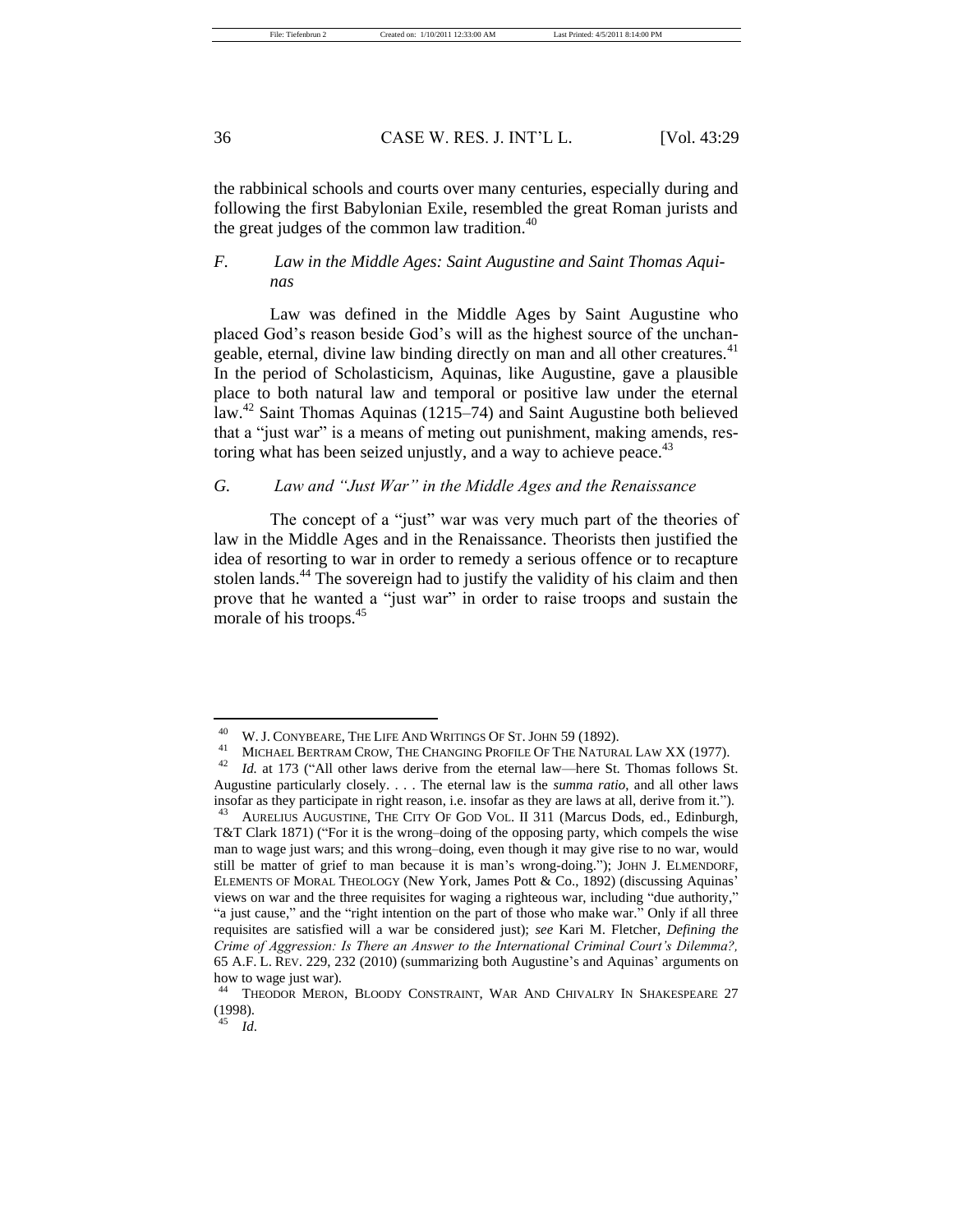## *H. Power of Law in the Renaissance as Defined by Machiavelli*

During the Renaissance period, Machiavelli viewed political power as a value and as an end in itself, and his legal theory was based on the ends justifying the means. $46$  To Machiavelli, the human lawgiver was supreme. $47$ Machiavelli held firmly to the point of view that power is itself the end.<sup>48</sup> Virtue for Machiavelli was those acts that enable the sovereign to accomplish his end, and it is through cunning, deceit, unscrupulousness, and ruthlessness that the sovereign can and should enable himself to maintain himself in power. $49$ 

# *I.* The "Force" of Law in the l8th Century as Defined by Montes*quieu*

In the eighteenth century, Montesquieu defined the law as "the necessary relations derived from the nature of things," and he clarified that "all beings have their laws: the [Deity] has [his] laws, the material world has its laws, the intelligencies [sic] superior to man have their laws, the beasts their laws, man his laws."<sup>50</sup> Montesquieu recognized the "force" of  $law.<sup>51</sup>$ 

# *J. The Force and the Liberalizing Nature of Law as Defined by H.L.A. Hart in the Twentieth Century*

In the early twentieth century, following on the work of John Austin in 1832's *Lectures on Jurisprudence*, Hart pursued a modern positivist conception of law and the importance of rules, which he elaborated in 1961's *The Concept of Law*. <sup>52</sup> Rules restrain and constrain people by forcing them to obey.<sup>53</sup> But, by adhering to the discipline of obedience, rules and the law paradoxically bring liberty to people and create liberalizing order, consistency, and stability in society.<sup>54</sup> Earlier, Immanuel Kant  $(1724-1804)$  actually defined the law as "norms of liberty," recognizing full well the ambiguity and contradiction inherent in the law which imposes constraints in order to produce liberty.<sup>55</sup>

<sup>&</sup>lt;sup>46</sup> See generally W.T. JONES, MASTERS OF POLITICAL THOUGHT, VOL. II, 22–52 (1941).

 $\frac{47}{48}$  *Id.* 

 $\frac{48}{49}$  *Id.* 

 $\frac{49}{50}$  *Id.* at 42.

<sup>&</sup>lt;sup>50</sup> MONTESQUIEU, THE SPIRIT OF THE LAWS 1 (Cohler et al. eds., & trans., 1989).

 $\frac{51}{52}$  *Id* at 4.

<sup>52</sup> H.L.A. HART, THE CONCEPT OF LAW 206−08 (Penelope A. Bulloch and Joseph Raz eds., 2nd ed. 1994).

 $\frac{53}{54}$  *Id.* at 61–62.

<sup>54</sup> N.M. Korkunov, *General Theory of Law in* 4 THE MODERN LEGAL PHILOSOPHY SERIES 81−85 (W.G. Hastings trans., 1909).

*Id.* at 82−83.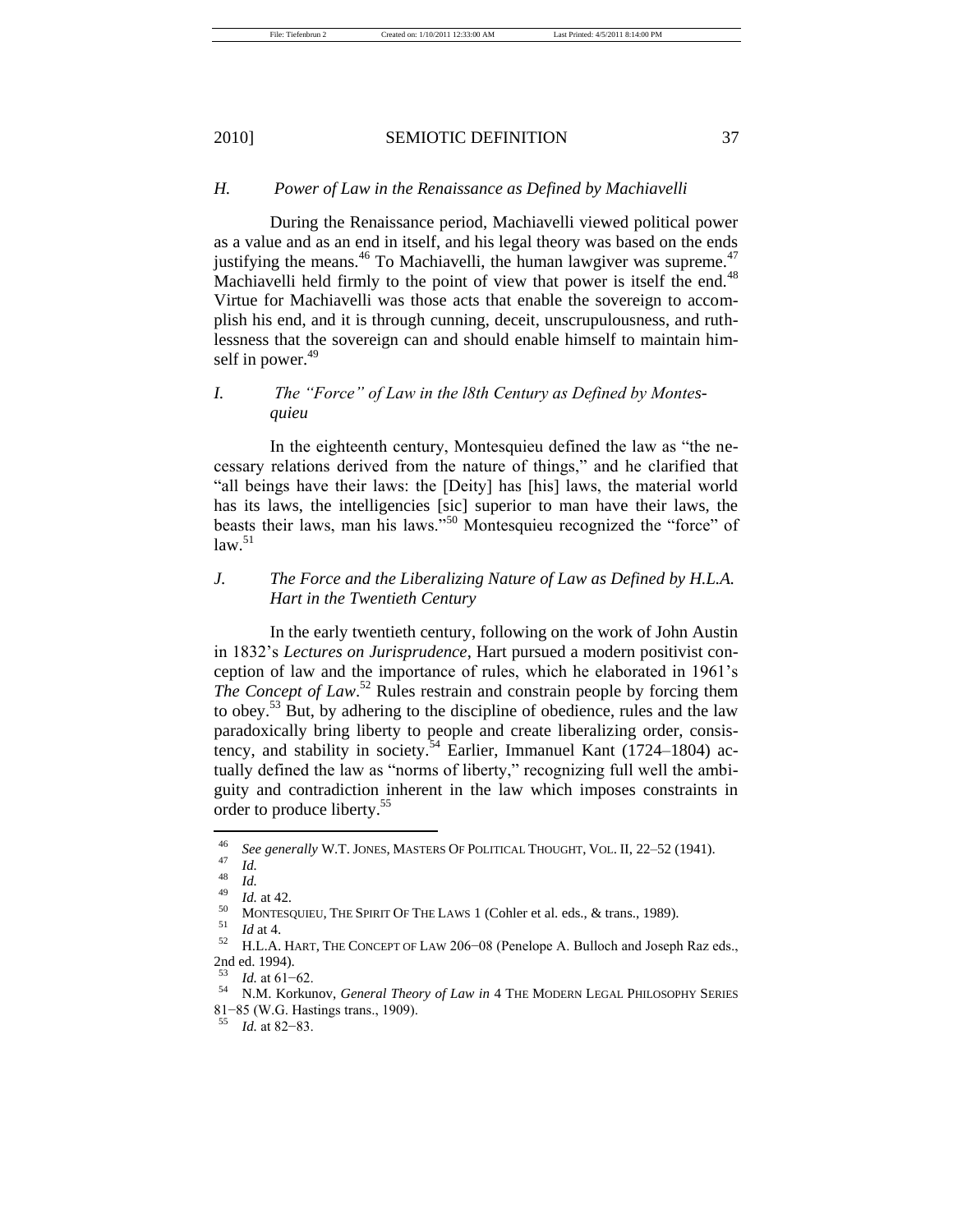In his book, *The Concept of Law,* Hart stressed that there exist many concepts of law, but he did not actually define the law.<sup>56</sup>

# *K. Law as Interpretation in the Twentieth Century*

Ronald Dworkin, whose early work widely criticized Hart's version of legal positivism, tried to define the law in terms of interpretation. To determine what the law "is" according to Dworkin, it is necessary to find the best interpretation available of the relevant legal data: legislative acts, judicial decisions, constitutional texts, and other sources.<sup>57</sup>

# *L. Law and Legal Realism as Defined by Oliver Wendell Holmes in the Twentieth Century: Law is Power and Protection*

Oliver Wendell Holmes' concept of the law focuses less on the formal consistency of the rules in the legal system and more on its development. Holmes (1841–1935), who preceded Hart, was influenced by the great semiotician Charles Sanders Peirce who inspired some legal scholars to redirect their attention away from the formal rules in order to capture the true essence of law.<sup>58</sup> Holmes applied legal realist theory to his work as a judge. Holmes said, "[t]he law embodies the story of a nation's development through many centuries, and it cannot be dealt with as if it contained only the axioms and corollaries of a book of mathematics. In order to know what it is, we must know what it has been, and what it tends to become."<sup>59</sup> Holmes stressed the power of the law when he referred back to the origin of legal procedure that is grounded in "vengeance."<sup>60</sup> Holmes defined the law poetically calling it "our mistress . . . only to be wooed with sustained and lonely passion." $\overline{6}1$  But, for Oliver Wendell Holmes, the law is both protection and power, which he likens to the charms and force of the femme fatale*:*

When I think of the Law as we know her in the courthouse and the market, she seems to me a woman sitting by the wayside, beneath whose overshadowing hood every man shall see the countenance of his deserts or needs. The timid and overborne gain heart from her protecting smile. Fair combatants, manfully standing to their rights, see her keeping the lists with the stern and discriminating eye of even justice. The wretch who has defied her most sacred commands, and has thought to creep through ways where

<sup>&</sup>lt;sup>56</sup> HART, *supra* note 52, at v–vi (describing THE CONCEPT OF THE LAW).

 $^{57}$  DWORKIN, *supra* note 13.

<sup>58</sup> OLIVER WENDELL HOLMES, JR., THE COMMON LAW 35−38 (Boston, Little, Brown and Company 1881).

 $\frac{59}{60}$  *Id.* at 1.

 $\frac{60}{61}$  *Id.* at 2.

<sup>61</sup> Oliver Wendell Holmes, Speech at the Suffolk Bar Association Dinner: The Law (Feb. 5, 1885), *reprinted in* Holmes, SPEECHES 17 (2006).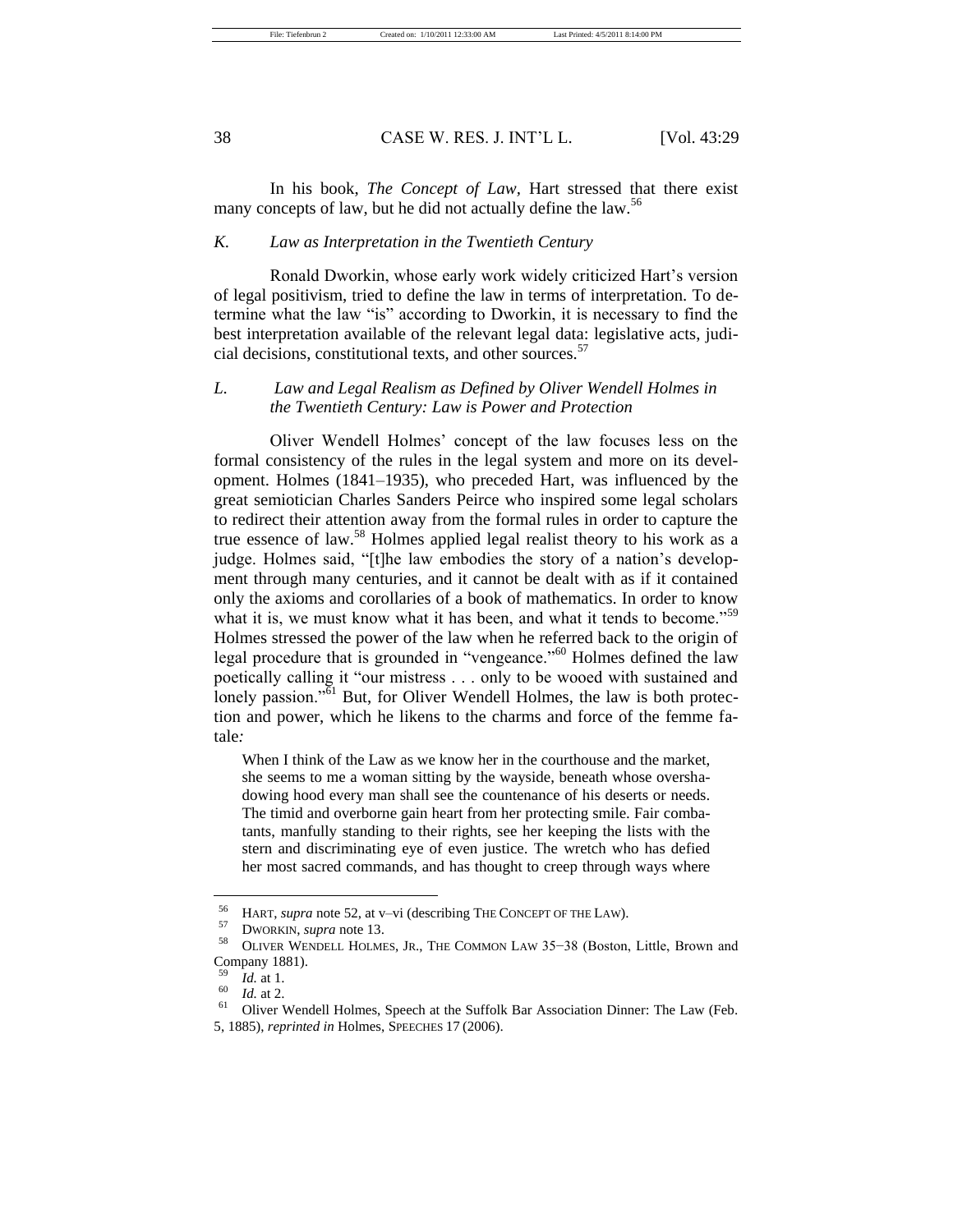she was not, finds that his path ends with her, and beholds beneath her hood the inexorable face of death.<sup>62</sup>

#### *M. The Power of the Law: Law Is Order, Force, and Rules*

1. Black's Law Dictionary definition of the law

Black's Law Dictionary defines the law with specific reference to its powerful impact.<sup>63</sup> Black refers to law as "order" and "force."<sup>64</sup> Law is the "regime that *orders* human activities and relations through systematic application of the *force* of politically organized society, or through social pressure, backed by *force*, in such a society."<sup>65</sup> Black's fourth definition relates the law to a set of rules, a concept of the law that is not far from legal positivism. Law is "the set of *rules* or principles dealing with a specific area of a legal system."<sup>66</sup>

2. Judge Richard Posner's definition of the law as power: law is a social institution, a set of rules, and a source of rights, duties, and powers

Judge Richard Posner's definition of the law also refers to its "power" as he points out that there are several different senses of the word "law." $507$ 

The first is law as a distinctive social institution; that is the sense involved when we ask whether primitive law is really law. The second is law as a collection of sets of propositions—the sets we refer to as antitrust law, the law of torts, the Statute of Frauds, and so on. The third is law as a source of rights, duties, and *powers*, as in the sentence "The law forbids the murdering heir to inherit."<sup>68</sup>

## III. WHAT IS INTERNATIONAL LAW?

"Lawfare" is frequently referred to as the misuse of "international" law," and the abuse of the domestic and international courts in order to claim international law violations against the enemy.<sup>69</sup> These claims become as powerful and fearsome as a weapon of war.

 $\frac{62}{63}$  *Id.* at 18.

 $^{63}$  BLACK's LAW DICTIONARY 889 (7th ed. 1999).

 $\frac{64}{65}$  *Id.* 

 $\frac{65}{66}$  *Id.* (emphasis added).

 $\frac{66}{67}$  *Id.* (emphasis added).

 $^{67}$  RICHARD A. POSNER, THE PROBLEMS OF JURISPRUDENCE 220–221 (1990).

 $\frac{68}{69}$  *Id.* (emphasis added).

The American Non-Governmental Organization Coalition for the International Criminal Court, *Lawfare and the International Criminal Court: Questions and Answers*, http://www.amicc.org/docs/Lawfare.pdf (last visited Nov. 3, 2010).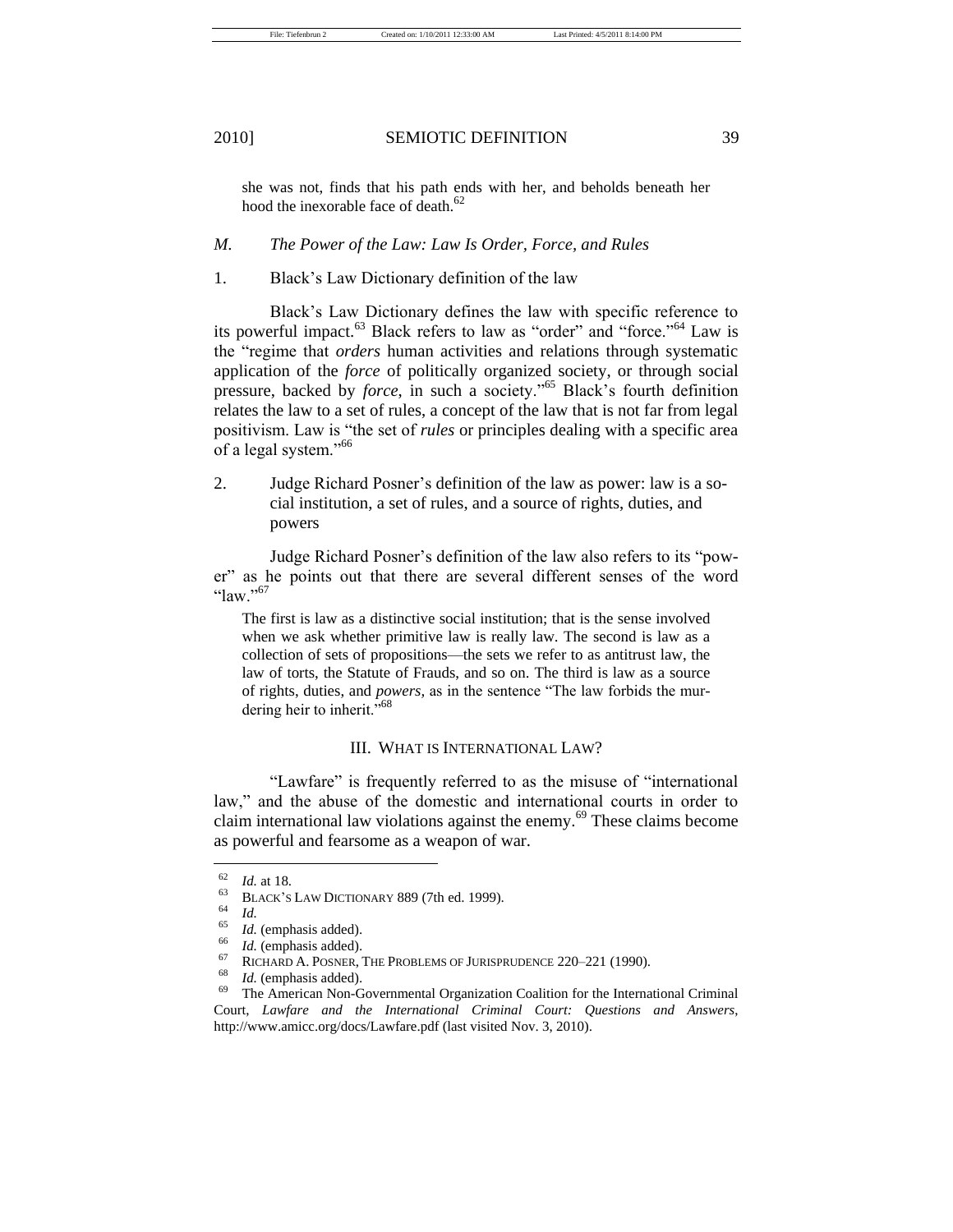# *A. International Law is the Law of Nations: William Blackstone and the Law as Commandment*

We shall look very briefly at the history and development of international law in order to understand how lawfare works. The word "international law‖ refers to the laws that exist among sovereign nations. In the eighteenth century in England, William Blackstone spoke of two foundations of the law, the law of nature—for example, the law of revelation or natural law—and human laws—for example, positive law.<sup>70</sup> Blackstone also recognized international law, which he called the "law of nations."<sup>71</sup>

For Blackstone the law has the force of a commandment:

This then is the general signification of law, a rule of action dictated by some superior being; and in those creatures that have neither the power to think, nor to will, such laws must be invariably obeyed, so long as the creature itself submits, for its existence depends on that obedience. But laws, in their more confined sense, and in which it is our present business to consider them, denote the rules, not of action in general, but of *human* action or conduct: that is, the precepts by which man, the noblest of all sublunary beings, a creature endowed with both reason and freewill, is *commanded* to make use of those faculties in the general regulation of his behavior. $^{72}$ 

# *B. Samuel von Pufendorf: Man is Uncivilized and Evil and Needs International Law (Seventeenth Century)*

The work of Samuel von Pufendorf, *De officio hominis et civis prout ipsi praescribuntur lege naturali,* was published in 1673 in Sweden.<sup>73</sup> Pufendorf, a predecessor of Hugo Grotius, recognized the existence of both divine law and human law.<sup>74</sup> Pufendorf believed that man needs the law to civilize society.<sup>75</sup> Like Hobbes, Pufendorf thought:

[N]o animal is fiercer and more untamed than man, none is prone to more vices which tend to menace others. For outside of his instinct of hunger and love, an insatiable desire dominates him of acquiring superfluous things and of inflicting upon others cruel wrongs. In the natural state man loves the independence to realize only his own interests. A good citizen, however, is he who promptly obeys the *commands* of his sovereign, strives with all his might for the common weal and prefers this unhesitatingly to his own interests, who considers nothing advantageous to himself except

<sup>&</sup>lt;sup>70</sup> 1 WILLIAM BLACKSTONE, COMMENTARIES 42 (Garland Publ'g 1978) (1783).

<sup>&</sup>lt;sup>71</sup> 4 BLACKSTONE, *supra* note 70, at 66.

 $\frac{72}{73}$  *Id.* at 39.

SAMUEL VON PUFENDORF, ON THE DUTY OF MAN AND CITIZEN ACCORDING TO NATURAL LAW (Frank Moore trans., Oxford Univ. Press 1927) (1682).

 $\frac{74}{75}$  *Id.* at 16.

<sup>75</sup> *See generally*, *id.*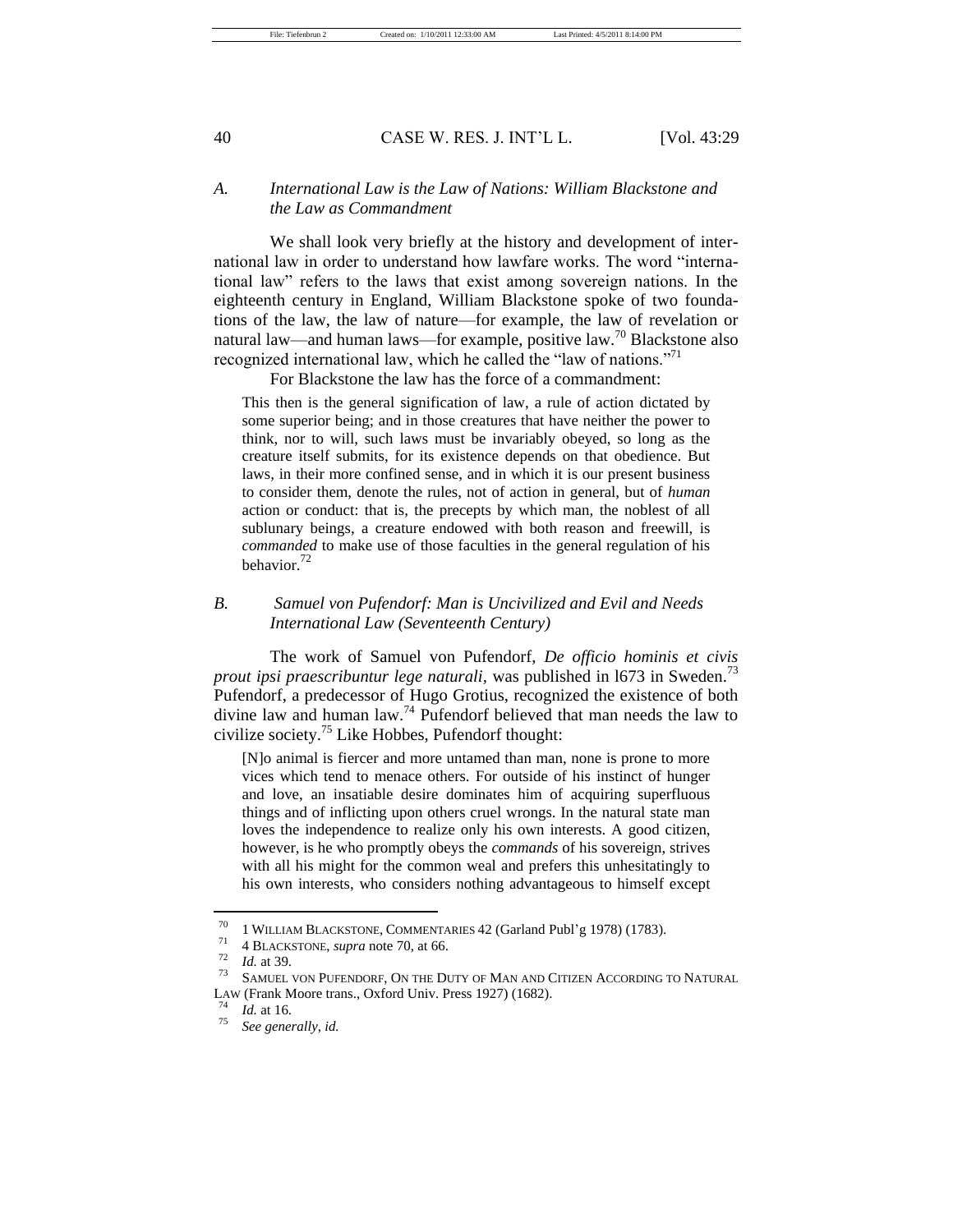that which serves also the common good, and who shows himself accommodating to his fellow citizens . . . If there were no courts, one man would devour another.<sup>76</sup>

Law, then, is necessary, civilizing, and powerful.

# *C. Hugo Grotius, On the Law of War and Peace (1625)*

Hugo Grotius, the "father" of international law, was a Dutch political and legal philosopher who lived during the anarchy of the Thirty Years' War (1618–1648). He tried to introduce a degree of normative restraint among the monarchical rulers of the newly emerged sovereign states of Europe.<sup>77</sup> He also tried to establish a basis in natural law for a rejection of *raison d'etat*, as a just cause for war, as well as for legal limits on the means and modes of violence in war.<sup>78</sup> Grotius wrote an influential book, *On the Law of War and Peace* in 1625, in which he defined the law in terms of "force."<sup>79</sup> Grotius conceived of the law as rules, and he saw a natural division of the law into two categories: the law of nature and the volitional law. $80$  But, he added, "[t]here is a third meaning of the word law, which has the same *force* as statute whenever this word is taken in the broadest sense as a rule of moral actions imposing obligation to what is right.<sup>81</sup>

#### IV. SCIENTIFIC LAW AND THE POWER OF JURIDICAL LAW

Laws are general norms, juridical or moral, ethical or technical, that provide rights and formulate responsibilities and duties. Law in the scientific sense is different from norms.<sup>82</sup>A scientific law is a general formula expressing an established uniformity; it expresses not what ought to be but what actually is. $83$  Thus, scientific "law" is a generalized expression of reality. Juridical norms express not what is, but what ought to be, and these norms can be broken. Scientific laws cannot be broken because they are reflections of what exists in nature. Juridical law depends upon people's will and choice to obey or disobey the law. Juridical norms guide the activity of people and provide the way to attain their goals by fixing the condi-

<sup>76</sup> Walther Schücking, *Introduction* to SAMUEL VON PUFENDORF, ON THE DUTY OF MAN AND CITIZEN ACCORDING TO NATURAL LAW 17a (Herbert F. Wright trans., Oxford Univ. Press 1927) (1682).

<sup>77</sup> ENCYCLOPEDIA BRITANNICA, *supra* note 39, Vol. 5, at 514.

 $\frac{78}{79}$  *Id.* 

<sup>79</sup> *See generally*, HUGO GROTIUS, DE JURE BELLI AC PACIS LIBRI TRES (Francis W. Kelsey trans., Clarendon Press 1925) (1646).

<sup>80</sup> *See generally*, *id.*

 $\frac{81}{82}$  *Id.* at 38.

 $rac{82}{83}$  KORKUNOV, *supra* note 32, at 65.

<sup>83</sup> *Id.*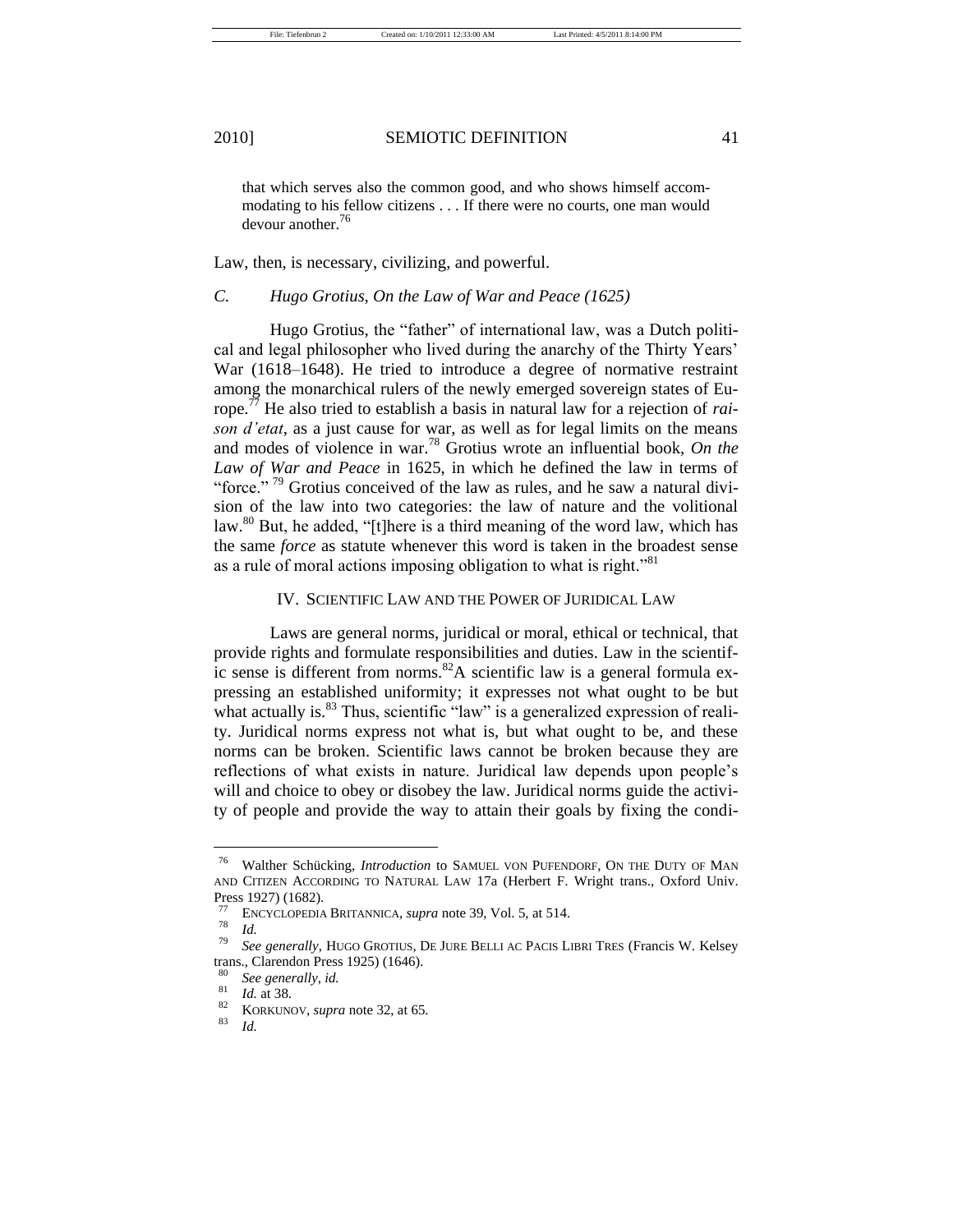tions of their actions, by providing order in their daily lives, and by controlling their actions. Juridical law is power.

Thus, in reviewing briefly this broad array of only some of the extant definitions of the law, whether the law is conceived of as rules, as interpretation, as providing liberalizing rights or as imposing commandments or constraining duties and responsibilities, there can be no doubt that law is empowering.

#### V. WHAT IS WAR?

Since the term "lawfare" is recognized today as being a serious and dangerous weapon of war based on a play on the words "law" and "war," it is important for us to look briefly at the denotations and connotations of the term "war" in order to unravel the sources of the pun.<sup>84</sup>

#### *A. Theories of War*

In the aftermath of two world wars, and with the developing fears of nuclear, biological, and chemical warfare capable of destroying the world, the theory of war has become an important and controversial subject.<sup>85</sup> Scholars have tried to understand the nature of war, to develop theories relating to the causes of war, the conduct and prevention of war, and to study the impact of the rigorous application of laws of war.<sup>86</sup>

# *B. Origin and Duality of the Term "War"*

War, as we are told, is hell, except when it is noble, thrilling, profitable or simply convenient.<sup>87</sup> The word "war" comes from the Middle English word "*werre*" and the Old High German word "*werra*," both of which denote war as "strife" and "confusion."<sup>88</sup> Both of these meanings have a singularly negative connotation. However, in the Middle Ages the concept

<sup>84</sup> For the media's recent use of the term, *see, e.g.*, Editorial, *The Lawfare Wars*, WALL ST. J., Sept. 2, 2010, at A14. "However well our troops do on the battlefield, a reality of modern times is that the U.S. can still lose the war on terror in the courtroom. Two separate cases this week show that lawfare is alive and dangerous." *Id.* The two cases the author referred to were the decision to stop the military commission trial of Abdal-Rahim al-Hashiri, the alleged mastermind behind al-Qaeda's suicide attack on the USS Cole, and the delay of the Khalid Sheikh Mohammed proceedings.

JAMES TURNER JOHNSON, MORALITY & CONTEMPORARY WARFARE 1-2 (Yale Univ. Press, 1998).

<sup>86</sup> *See, e.g.*, JAMES TURNER JOHNSON, MORALITY & CONTEMPORARY WARFARE, 51–66  $\frac{(1999)}{87}$ .

<sup>87</sup> *See* Ronald Steel, *Theodore Roosevelt, Empire Builder*, N.Y. TIMES BOOK REV. (Apr. 25, 2010), http://www.nytimes.com/2010/04/25/books/review/Steel-t.html?\_r=1&scp=1&sq =empire%20builder&st=cse.

<sup>88</sup> *See War Definition*, ONLINE ETYMOLOGY DICTIONARY, *available at* http://www. etymonline.com/index.php?search=war&searchmode=none (last visited Nov. 3, 2010).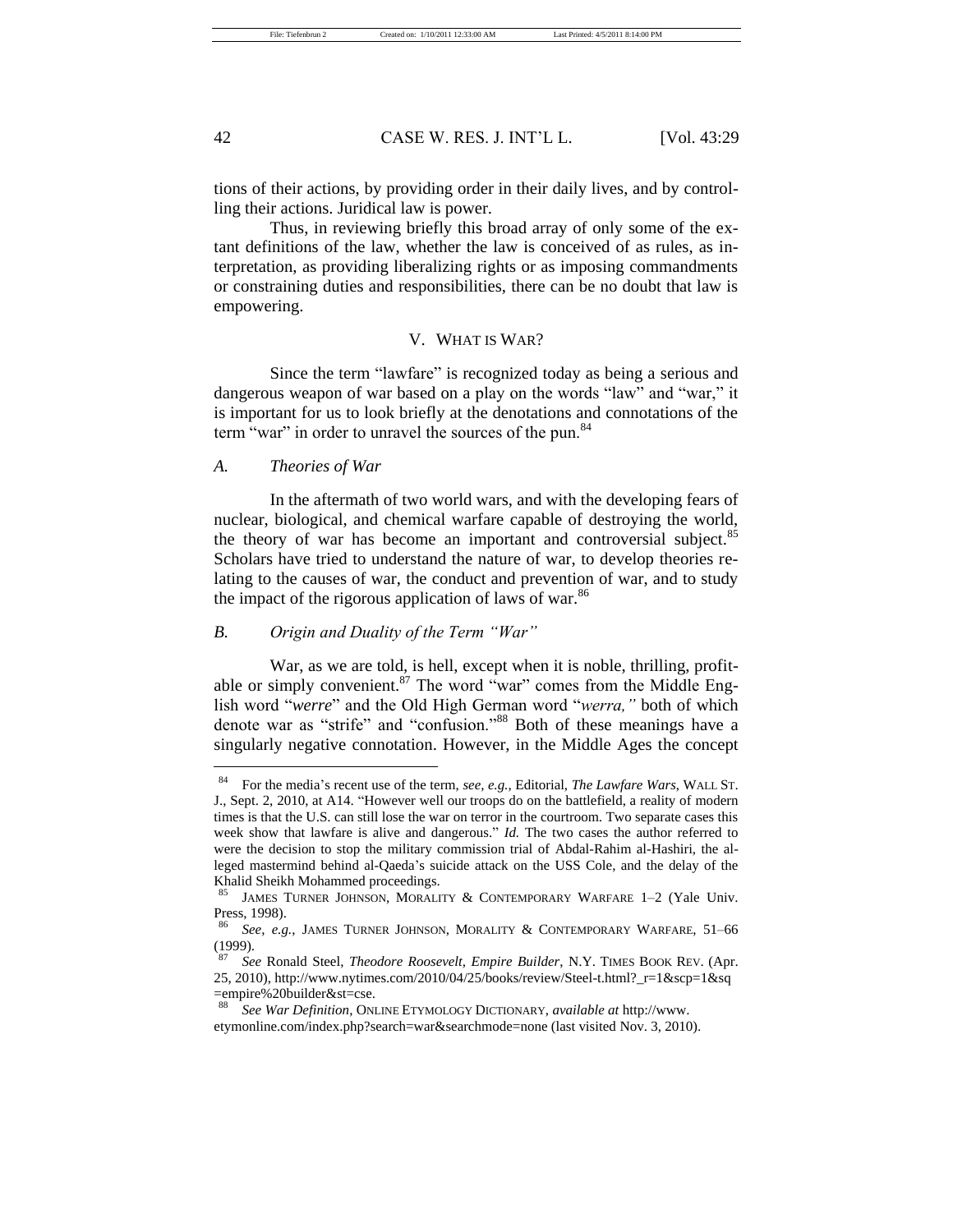of war acquired an ennobling, positive connotation, where warriors and knights were glamorized as heroes despite the havoc and destruction that war wreaked on civilians.<sup>89</sup>

This duality of the term "war" is best represented in the Latin term for "war," which is "*bellum*" and which, ironically, is a declined form of the adjective "bellus" meaning beautiful, pretty, handsome, or charming.<sup>90</sup> War can be beautiful if it frees an oppressed people in search of their legal right of self-determination. Therefore, war etymologically has both negative and positive connotations.

Nevertheless, war is generally conceived of in the negative light as something to be avoided and used only as a last resort in order to preserve the State. $91$  Law, similarly, has both positive and negative connotations. However, we have shown that law is generally conceived of in the positive light as an ordering, stabilizing, and protective system that provides rights and imposes liberating duties.<sup>92</sup> The laws of war help to right the wrongs of war by protecting civilians, soldiers, and prisoners of war from its inevitable abuses.

# *C. War in the Middle Ages: Positive and Negative Connotations of the Term ―War‖*

Theories of war and perceptions of warriors have evolved through the ages. During the Middle Ages, war was both catastrophic and ennobling.<sup>93</sup> At that time, war was considered to be "an endemic condition . . . wreaking havoc on the common people, particularly the peasants, who were the victims of ravaging mercenaries, free companies, robbers and even some knights for whom, notwithstanding the rules of chivalry, plunder of the countryside was a way of life."<sup>94</sup>

However, war had its positive features as well. The Middle Ages was an era of poverty and hardship, and war offered material incentives where adventurers and mercenaries could fight for profit from pillage and ransom.<sup>95</sup> For the professional warriors, the knights, war was both glorious and ennobling, even though war was full of hardship for them and for the civilians.<sup>96</sup> The doctrine of chivalry focused on the knight's beneficial service to the community and his duty to defend the weak.<sup>97</sup> Knights gained

<sup>89</sup> *See* MERON, *supra* note 44, at 18.

<sup>90</sup> *See War Definition*, *supra* note 88.

<sup>91</sup> *See* JOHNSON, *supra* note 86, at 5–7.

<sup>92</sup> *See* KORKUNOV, *supra* note 32, at 49.

<sup>93</sup> *See* MERON, *supra* note 44, at 18.

 $\frac{94}{95}$  *Id.* 

<sup>95</sup> *See id*.

<sup>96</sup> *See id*. See *id.*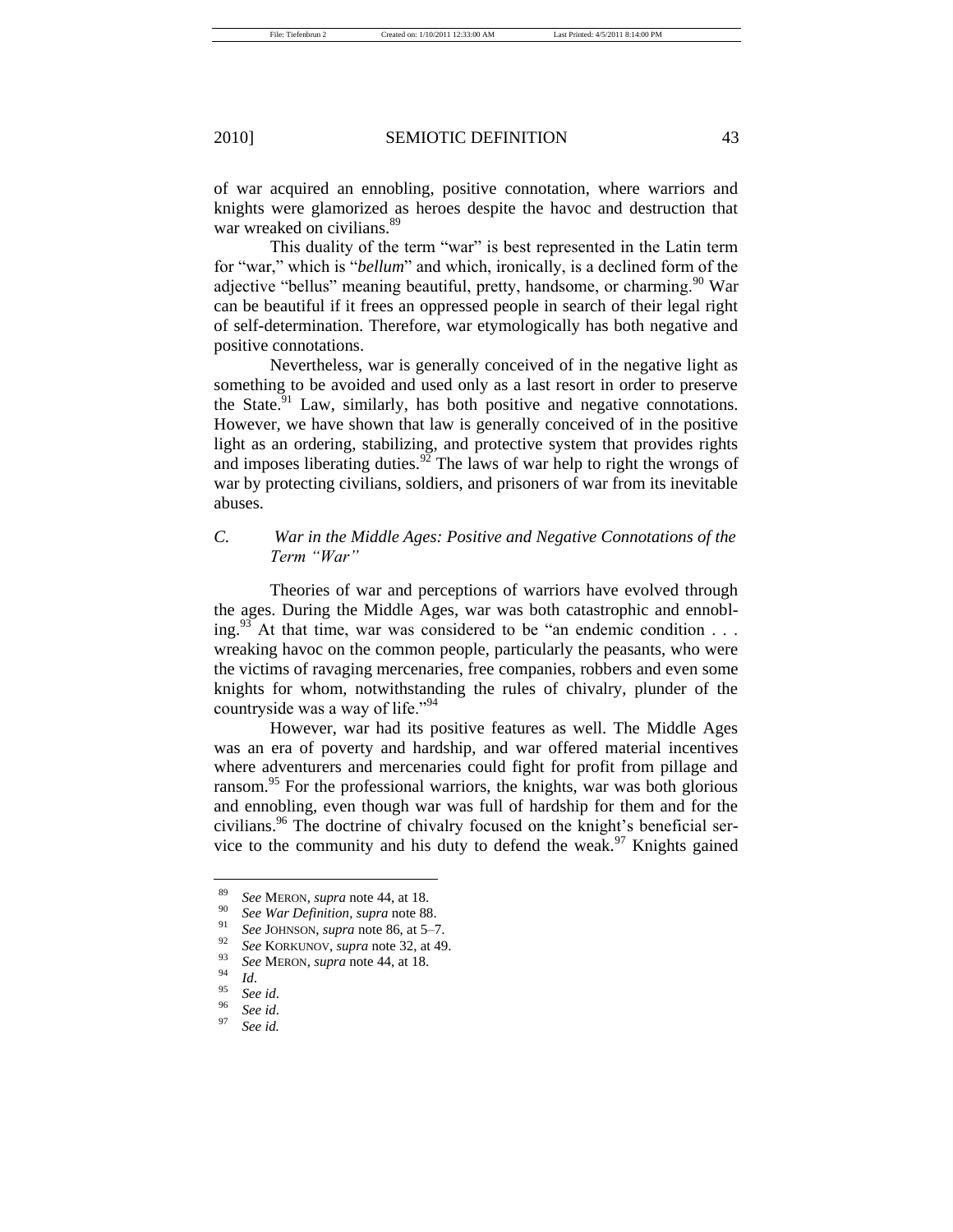fame and honor through chivalric deeds.<sup>98</sup> The Church actually supported war and made martyrs out of the noble crusaders who fought in its defense.<sup>99</sup> If a soldier died in battle, he was revered as a martyr for the cause, and he was assured of going to heaven.<sup>100</sup> Some people in the Middle Ages even aspired to enhance their social status by fighting wars and by becoming elevated to knighthood.<sup>101</sup> In this period, "war" had a positive connotation despite its horrific impact on the daily lives of civilians. The glorification of knightly virtue, the social mystique attached to arms, the ceremonies ascribed to knighting before battles, and the profits earned from war by nobles and knights all contributed to the glamorization of war.<sup>102</sup>

So positive was the connotation of "war" in the Middle Ages that the French author Jean de Bueil in his medieval novel *Le Jouvencel* (l465) called war a "joy" and a "delight."<sup>103</sup> He wrote, "It is a joyous thing, is war. . .[y]ou love your comrade so in war . . . [a]nd out of that, there arises such a delectation, that he who has not tasted it is not fit to say what a delight it is." $104$  Medieval apologists for war tried to minimize the brutality and bloodiness of war.<sup>105</sup> They tried to justify war because it served the interests of the nobles and the knights for whom war was "an opportunity to gain glory" on the battlefield and to acquire wealth."<sup>106</sup>

# *D. War in the Fourteenth Century: ―Just War‖ Brings Peace*

During the fourteenth century, in his famous treatise *Tractatus de bello, de represaliis et de duello*, and relying on the Old Testament and Saint Augustine, Giovanni da Legnano argued that wars came from divine law with "positive allowance" from God.  $107$  Lawful or "just" war and war itself would lead to peace and tranquility.<sup>108</sup> Da Legnano actually argued

<sup>&</sup>lt;sup>98</sup> *See id.* ("For the warring class, the knights, war was both noble and ennobling . . . the soothing doctrine of chivalry with its emphasis on the idea of service to the community and the duty to defend the weak and to right any wrongs combined with the quest for recognition, fame and honour . . .").

 $\frac{99}{100}$  *See id.* 

 $\frac{100}{101}$  *See id.* 

 $\frac{101}{102}$  *Id.* 

 $\frac{102}{103}$  *Id.* 

JOHAN HUIZINGA, THE AUTUMN OF THE MIDDLE AGES 81(Rodney J. Payton & Ulrich Mammitzsch trans., 1996) (1921) (quoting JEAN DE BUEIL, LE JOUVENCEL (1465)).<br> $^{104}$  $\frac{104}{105}$  *Id.* 

MERON, *supra* note 44, at 18 (discussing how "chroniclers" such as Jean Froissart were apologists for war, "masking or minimizing war's horrors, brutality, bloodiness, greed and economic motivations . . .").

<sup>106</sup> *Id.* at 19.

<sup>107</sup> GIOVANNI DA LEGNANO, TRACTATUS DE BELLO, DE REPRESALIIS ET DE DUELLO 224 (Thomas Erskine Holland ed., James Brierly trans., 1917) (1477).

*Id.* ("[F]or a declaration of a lawful war and a lawful war itself tend to the good, for they tend to the peace and quiet of the world.").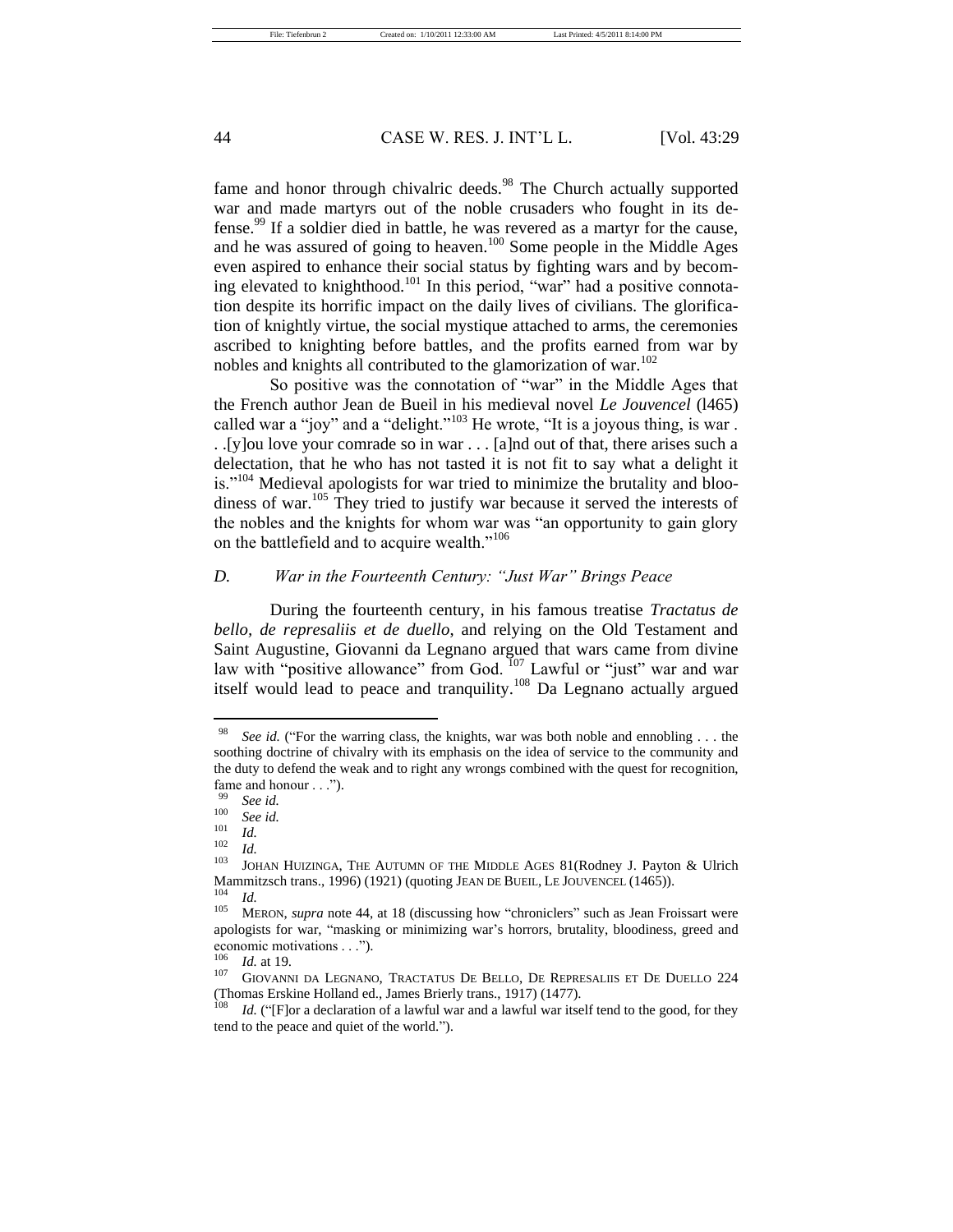that the authority to punish evil persons stemmed from God.<sup>109</sup> Later Honore Bouvet, in *The Tree of Battles*, (circa 1387) declared that war was "not an evil thing, but [a] good and virtuous" thing because it sought to "set wrong right.<sup>5110</sup> Bouvet believed that the evil that happens in war is not caused by war itself but by abuse—for example, pillaging towns, raping women, or setting fire to a church.

During the late Middle Ages, war consisted of first showing proof that the war was a "just war," then issuing an ultimatum or declaration of war, then actually conducting the war gloriously according to the laws and customs of war, and finally negotiating diplomatically the treaty of peace.<sup>111</sup>

# *E. Wars in the Seventeenth Century: Limited War*

After the end of the wars of religion and about the middle of the seventeenth century, wars were fought for the interests of individual sovereigns and were limited in both their objectives and scope.<sup>112</sup> War then was couched in terms of strategies.<sup>113</sup>

# *F. Wars From the Eighteenth Century to the Present: Total War*

In the eighteenth century, the situation changed dramatically, especially with the outbreak of the French Revolution, which increased the size of forces from a small number of professional soldiers to large conscripted armies.<sup>114</sup> During this period, the ideals of the Revolution appealed to the masses who were subject to conscription.<sup>115</sup> War then became a rational, limited instrument of national policy, an approach best articulated by the Prussian military theorist Carl von Clausewitz in *Vom Kriege* (1832)(*On War*, 1873).<sup>116</sup>

World War I was a "total" war because it mobilized entire populations and economies for a prolonged period of time, and thus did not fit into Clausewitz' concept of war as "limited" conflict.<sup>117</sup> After World War I, war was no longer regarded as a "rational instrument" of state policy, and theorists believed that war should be undertaken only if survival of the state was

<sup>&</sup>lt;sup>109</sup> *Id.* ("For every act punishing evil persons proceeds from God . . .").

HONORE BOUVET (BONET), THE TREE OF BATTLES 125 (G.W. Coopland ed., Ernest Nys trans., Harvard University Press 1949) (1883).<br><sup>111</sup> Turgpop Menoy, Haypy's W1ps, 13p

THEODOR MERON, HENRY'S WARS AND SHAKESPEARE'S LAWS: PERSPECTIVES ON THE LAW OF WAR IN THE LATER MIDDLE AGES 2 (Clarendon Press 1993).

<sup>112</sup> ENCYCLOPEDIA BRITANNICA, http://www.britannica.com/EBchecked/topic/635532/war/ 53510/Evolution-of-theories-of-war (last visited Nov. 3, 2010).

 $\frac{113}{114}$  *Id.* 

 $\frac{114}{115}$  *Id.* 

 $\frac{115}{116}$  *Id.* 

CARL VON CLAUSEWITZ, ON WAR 605 (Michael Howard & Peter Pare eds. & trans., Princeton University Press 1976). *See also supra* note 112.

Supra note 112.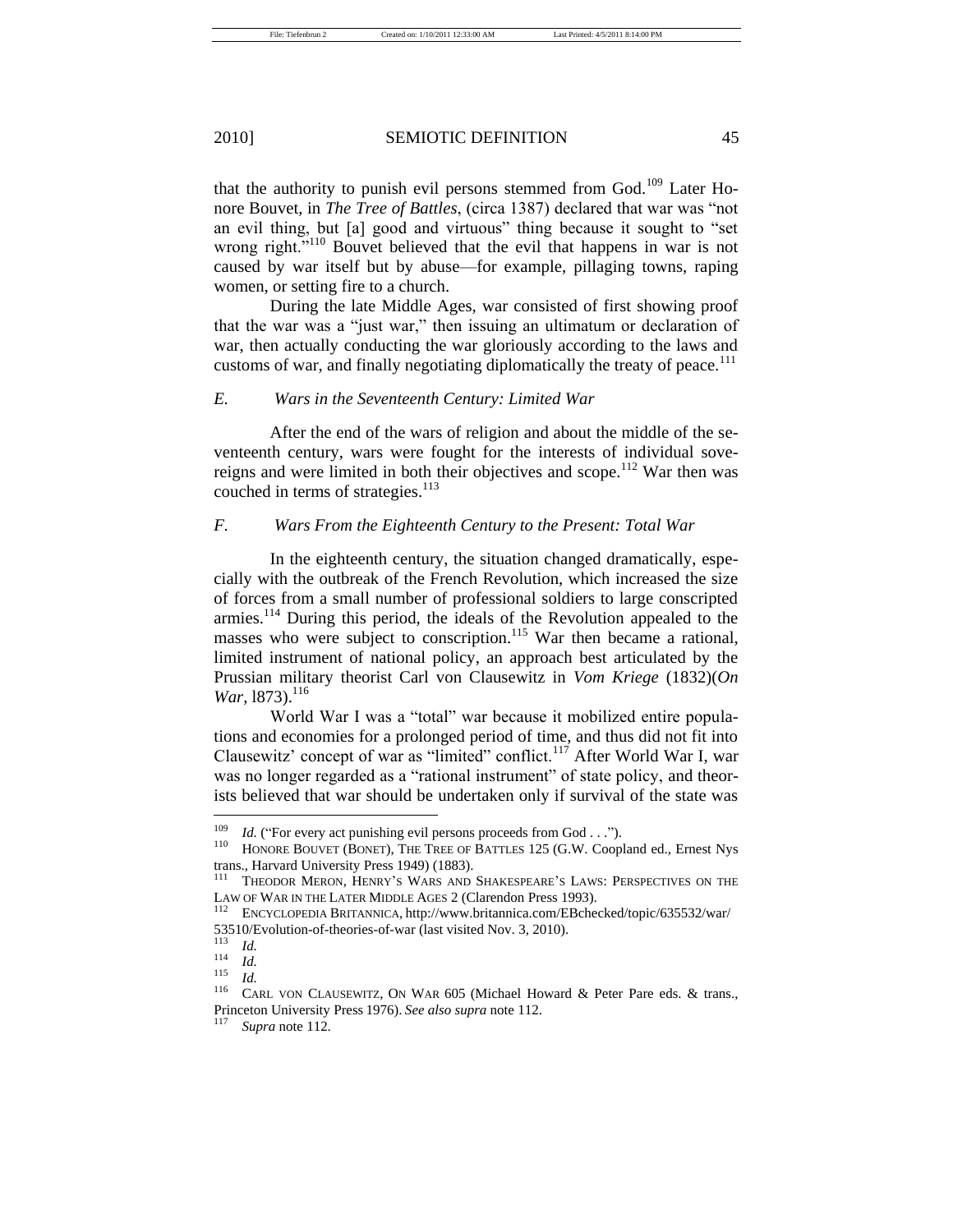at stake.<sup>118</sup> After World War I, some theoreticians believed that war was a calamity and a social disaster.<sup>119</sup> This was Count Leo Tolstoy's (1828– 1910) earlier and prophetic opinion in the concluding chapter of *War and Peace*. 120

World War II and the subsequent evolution of nuclear weapons and weapons of mass destruction make it even more imperative to understand the nature of war. War has become an intractable social phenomenon, and the elimination of nuclear war is an essential precondition for the survival of mankind.<sup>121</sup> But war still remains a rational instrumentality in certain more limited conflicts.

Clausewitz defined war as a rational instrument of foreign policy, "an act of violence intended to compel our opponent to fulfill our will." $^{122}$ More modern definitions of war, such as "armed conflict between political units," disregard the narrow, legalistic definitions of the nineteenth century, which limited the concept of war to formally declared war between states.<sup>123</sup> This included civil wars but excluded riots, banditry, or piracy. War is generally understood in the modern sense to embrace only fairly large scale armed conflicts, usually excluding those involving fewer than 50,000 combatants.<sup>124</sup>

## *G. Modern Asymmetrical Warfare*

Modern warfare, however, has been characterized as "asymmetrical" and, therefore, quite different in quality from wars waged before World War II and the Korean War.<sup>125</sup> The Korean War was, by definition, a "police action" and not an actual declared "war," despite all the devastating features of that armed conflict that in every way resembled what we all perceive of as the horrors of war.<sup>126</sup>

<sup>118</sup> CASPAR W. WEINBERGER, FIGHTING FOR PEACE 439–440 (Warner Books 1990). *See also supra* note 12.

<sup>3</sup> LEO TOLSTOY, WAR AND PEACE 362-364 (Nathan H. Dole trans., Thomas Y. Crowell & Co. 1889). 3 GEORGE ORWELL, *Notes on Nationalism*, *in* THE COLLECTED ESSAYS, JOURNALISM AND LETTERS OF GEORGE ORWELL 371 (Sonia Orwell & Ian Angus eds., Harcourt, Brace & World Inc. 1968). *See also supra* note 112.

<sup>120</sup> *Supra* TOLSTOY, note 119*. See also supra* note 112.

<sup>121</sup> *See supra* note 112. *See also* Mr. A. B. Vajpayee, Speech to the General Assembly (Oct.

<sup>10, 1978),</sup> http://www.un.int/india/ind201.htm.<br> $\frac{122}{122}$  Mov. Ct. Warnward away a sta 116 st.  $75$ 

<sup>&</sup>lt;sup>122</sup> VON CLAUSEWITZ, *supra* note 116, at 75.<br><sup>123</sup> JOUN H BODLEY, ANTUBOROLOGY AND C

JOHN H. BODLEY, ANTHROPOLOGY AND CONTEMPORARY HUMAN PROBLEMS 178 (3rd ed., Mayfield Publ'g Co. 1995).

<sup>124</sup> ENCYCLOPEDIA BRITANNICA, Vol. 19, *supra* note 39, at 543.

See Erika Myers, Note, *Conquering Peace: Military Commissions as a Lawfare Strategy in the Mexican War*, 35 AM. J. CRIM. L. 201, 203–204 (2008) (stating that a new relationship between law and war known as lawfare began after World War II).

<sup>126</sup> *See* Sarah E. Barnes, *Categorizing Conflict in the Wartime Enforcement of Frauds Act: When are we Really at War?*, 59 DEPAUL L. REV. 979, 1010 (2010) (defining the Korean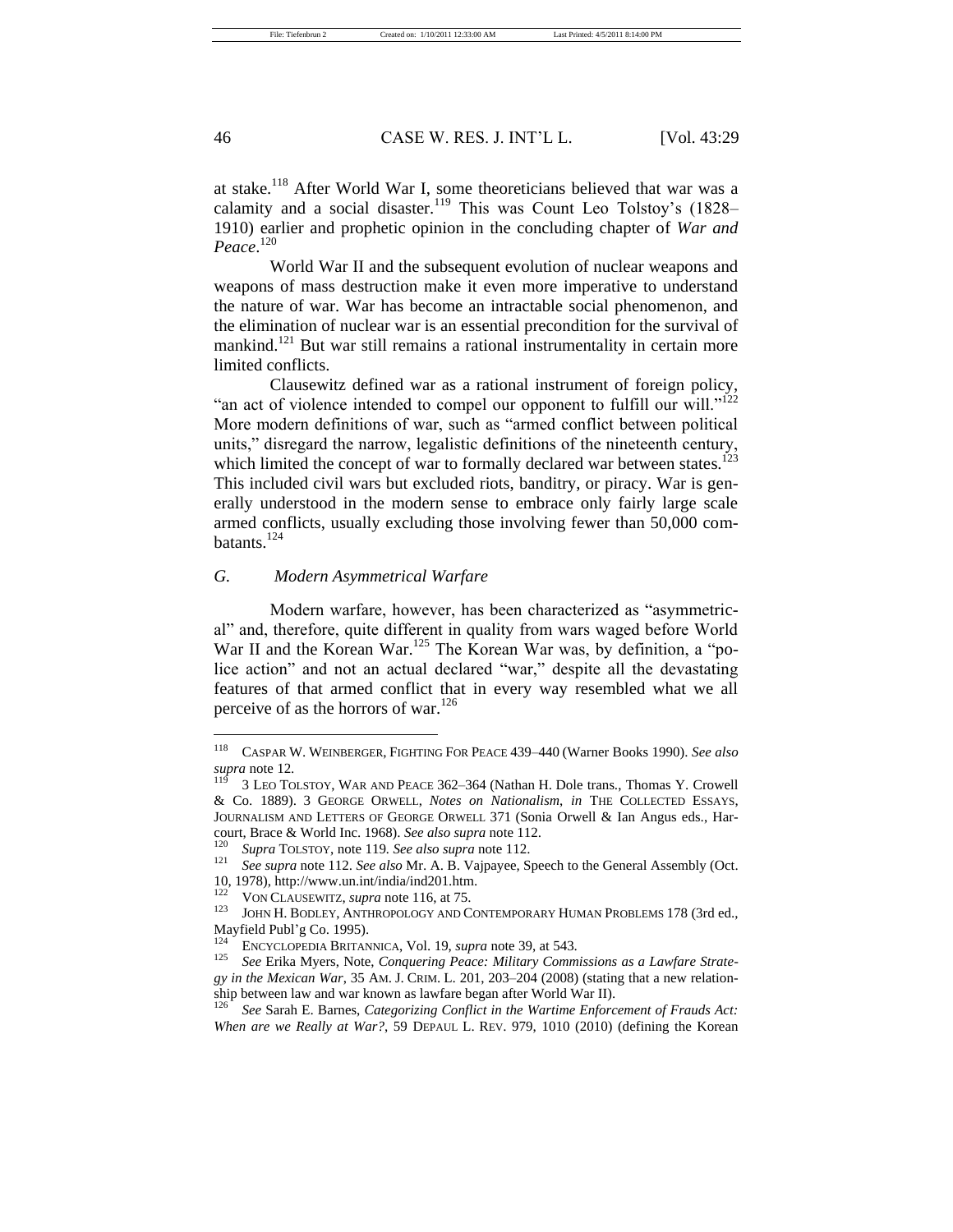# 1. Definition of asymmetrical warfare

Asymmetrical war is defined by an attempt to erase two basic features of war: the front and the uniform.<sup>127</sup> In asymmetric warfare there is an attempt by paramilitary organizations to erode the distinction between combatants and noncombatants.<sup>128</sup> For example, one writer in the *New Republic*  claims that Hamas militants fight without military uniforms, in ordinary and undistinguishing civilian garb, taking shelter among their own civilian population and attacking Israeli civilians intentionally and indiscriminately.<sup>129</sup> Furthermore, Hamas militants who are embedded in the civilian population do not carry weapons while moving from one position to another because arms and ammunition have been pre-positioned for them and stored in different houses (non-military establishments).<sup>130</sup>

# 2. Asymmetrical warfare and a "just war"

Clearly the use of asymmetrical warfare is in direct conflict with the concept of a "just war," which resides on the fundamental military principles of customary law known as "necessity," "distinction," "proportionality," and "humanity."

## a. Principle of necessity and asymmetrical warfare

Military "necessity" was defined in the 1863 Lieber Code.<sup>131</sup> In war, soldiers can use only "those measures which are indispensable for securing the ends of the war, and which are lawful according to the modern law and usages of war." $132$  The principle of "necessity" requires that force be used "solely for the purposes of accomplishing the mission."<sup>133</sup> In asymmetrical warfare, victory and the collapse of the enemy's army is never final, and the mission shifts making it difficult to adhere to the necessity principle.<sup>134</sup>

See id.

Was as a police action despite the fact that there was neither a formal declaration nor any authorization by Congress to use force).

<sup>127</sup> *See* Moshe Halbertal, *The Goldstone Illusion: What the U.N. Report Gets Wrong about Gaza–and War*, THE NEW REPUBLIC (Nov. 6, 2009, 12:00 AM), http://www.tnr.com/article/ world/the-goldstone-illusion (defining asymmetrical war as "an attempt on the part of [certain] groups to erase two basic features of war: the front and the uniform'').<br> $\frac{128}{128}$  See id. (discussing hour Pelestinian armed groups "ottemat pething lea

See id. (discussing how Palestinian armed groups "attempt nothing less than to erase the distinction between combatants and noncombatants on both sides of the struggle").<br> $\frac{129}{129}$ 

 $\frac{129}{130}$  *See id.* 

 $\frac{130}{131}$  *See id.* 

<sup>131</sup> Instructions for the Gov't of Armies of the U.S., Field, Gen. Order 100, Section 1 ¶ 14 (by Francis Leiber 1898).

 $\frac{132}{133}$  *Id.* 

See Halbertal, *supra* note 127 (stating that the principle of necessity "requires that force be used solely for the purposes of accomplishing the mission").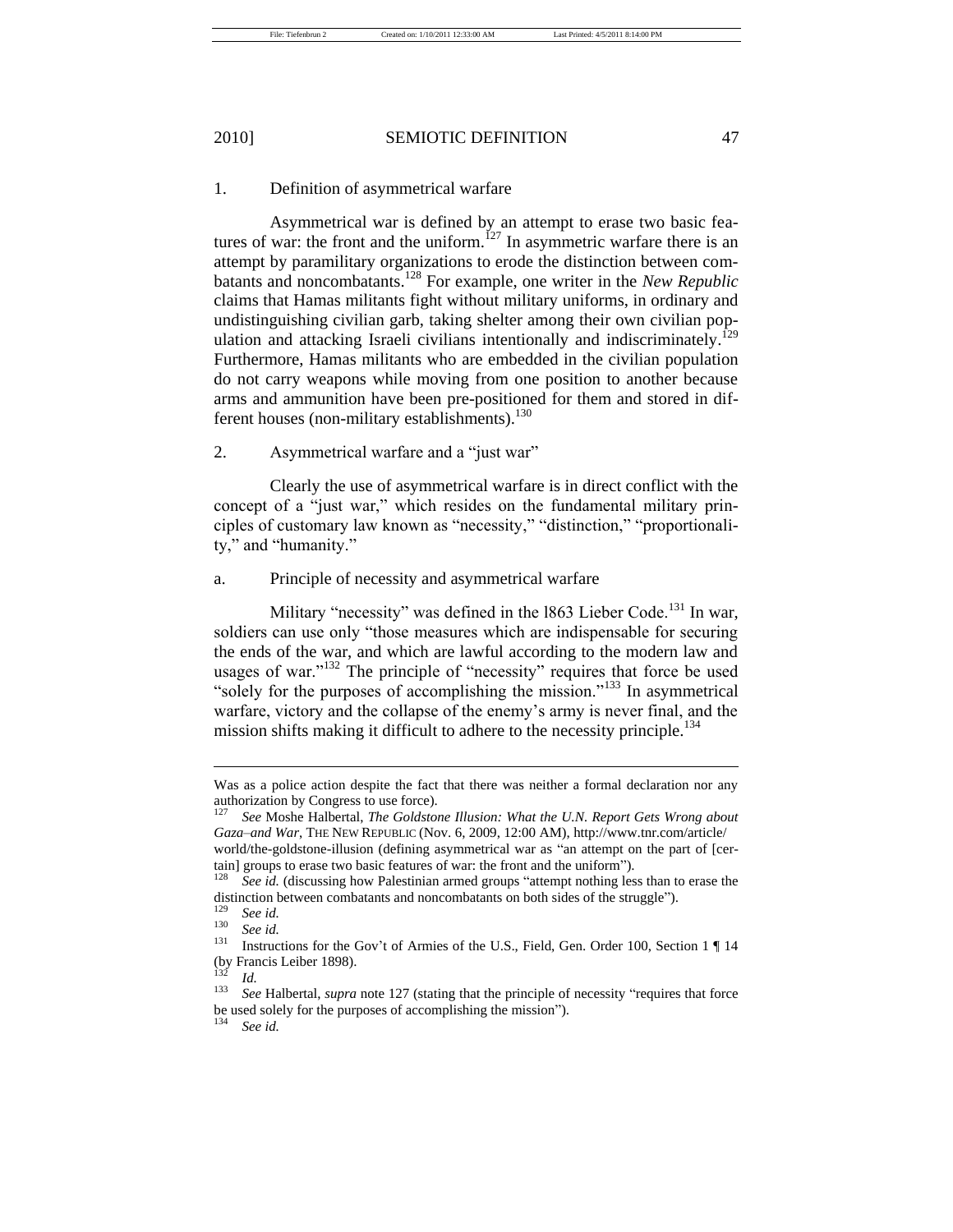## b. Principle of distinction and asymmetrical warfare

The principle of "distinction," sometimes referred to as the principle of discrimination or identification, "separates combatants from noncombatants and legitimate military targets from civilian objects."<sup>135</sup> While waging war, it is unlawful to intentionally hit innocent civilians or nonmilitary targets.<sup>136</sup> The intentional killing of innocent civilians is prohibited even in cases where such a policy might be effective in stopping terror- $\sin^{137}$  How does one then fight against suicide bombers? If the enemy does not appear in uniform and if there is no specified zone that can be described as the "battlefield," one cannot easily determine who is and who is not a combatant. Thus, the military principle of distinction is also difficult to obey in an asymmetrical war.

c. Principle of proportionality and asymmetrical warfare

The principle of proportionality requires that "the losses resulting from a military action should not be excessive in relation to the expected military advantage."<sup>138</sup> Thus, the act of brutally destroying an entire city for example, Warsaw in World War II—is disproportionate to the military advantage sought.

The principle of proportionality is the most difficult of all to adhere to because it requires one to observe the principle of avoidance.<sup>139</sup> In asymmetrical warfare, it is conceivable that while targeting combatants, some noncombatants will be killed accidentally by collateral damage. The foreseeable collateral death of civilians should be proportionate to the military advantage that will be achieved by eliminating the target.<sup>140</sup>

# d. Principle of humanity and asymmetrical warfare

The principle of "humanity" can be found in the Martens Clause in the Preamble to Hague Convention IV (l907):

[I]n cases not included in the Regulations . . . the inhabitants and the belligerents remain under the protection and the rule of the principles of the law of nations, as they result from the usages established among civilized

<sup>&</sup>lt;sup>135</sup> The UK Ministry of Defence, THE MANUAL OF THE LAW OF ARMED CONFLICT 24 (The UK Ministry of Defence & Oxford University Press eds. 2004).

 $\frac{136}{137}$  *Id.* at 54–55.

<sup>137</sup> *See* Jean-Marie Henckaerts & Louise Doswald–Beck, *The Principle of Distinction*, *in* 1 Customary International Humanitarian Law: Rules 3 (Cambridge University Press), *available at* http://assets.cambridge.org/97805218/08996/EXCERPT/9780521808996\_excerpt.pdf.<br><sup>138</sup> Typ MANUAL OF THE LIVER AN THE CONTAGE superpote 125 at 25

<sup>&</sup>lt;sup>138</sup> THE MANUAL OF THE LAW OF ARMED CONFLICT, *supra* note 135, at 25.

 $\frac{139}{140}$  *Id.* at 23–26.

*Id.* at 25.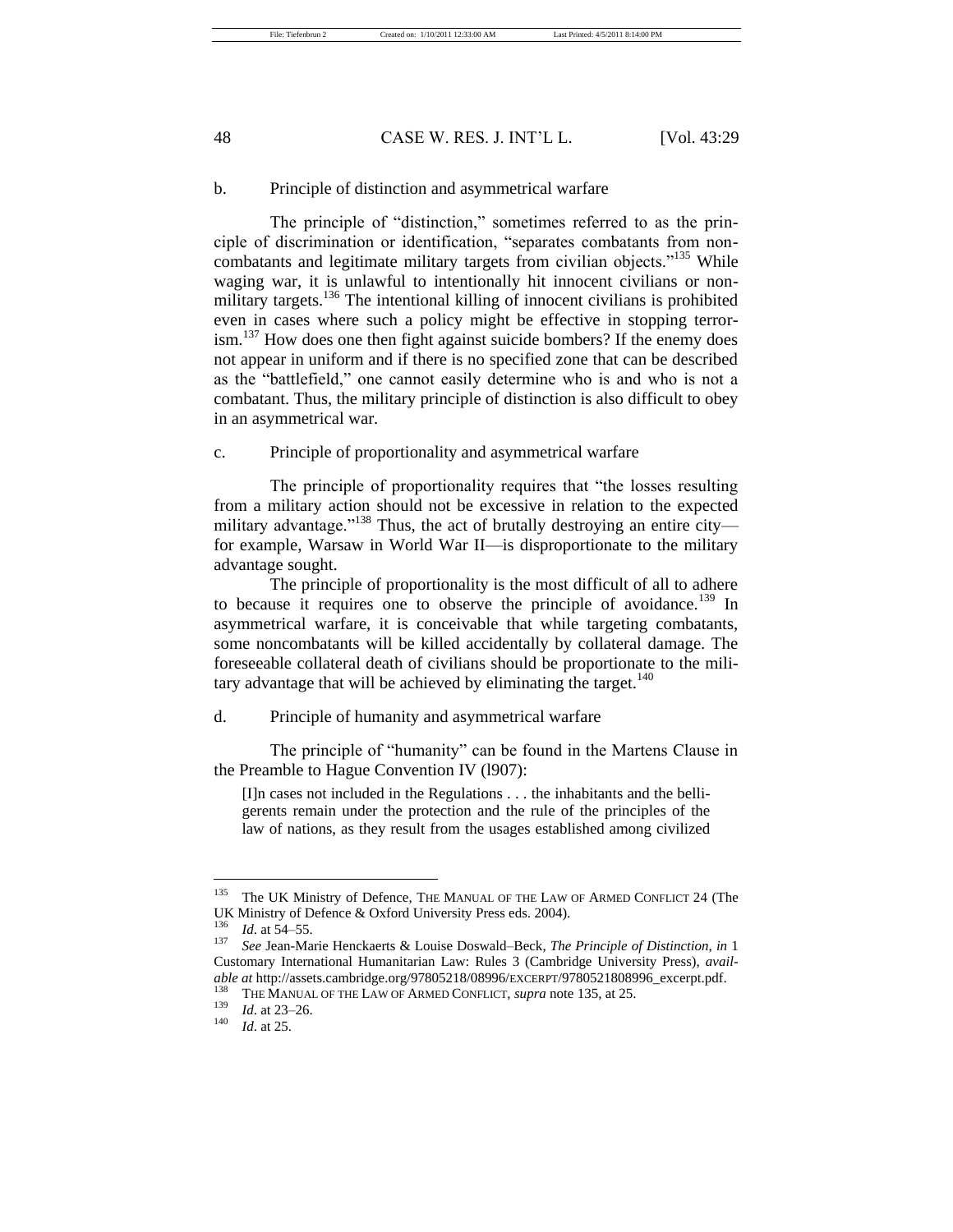peoples from the laws of humanity, and the dictates of the public conscience.<sup>141</sup>

Thus, while waging war, one must be civilized and humane. Intentionally using children as human shields or storing military weapons in civilian locations are flagrant examples of inhumane actions that put non-combatants in harm's way.

# VI. WHAT ARE THE LAWS OF WAR?

―Lawfare‖ is defined as perceived or orchestrated incidents of laws of war violations that are employed as an unconventional means of confronting a superior military power.<sup>142</sup> Therefore, in order to understand lawfare*,* we must understand the laws of war.

The most obvious link between the concepts of law and the concepts of war is the very important notion of laws of war, also referred to as "humanitarian" law. Long before the start of World War II, numerous attempts were made to codify the rules of appropriate military behavior during armed conflict.<sup>143</sup>

#### *A. Ancient Laws of War*

Laws of wartime conduct date back to the beginning of recorded history. In the sixth century B.C., Chinese warrior Sun Tzu suggested regulating the way wars are conducted.<sup>144</sup> The notion of war crimes appeared as early as 200 B.C. in the Hindu code of Manu.<sup>145</sup> The ancient Greeks fought many wars in which they observed rules of battle prohibiting summary execution of prisoners, attacks on noncombatants, pursuit of defeated opponents beyond a limited duration, and many other forms of warfare that are also condemned and codified today.<sup>146</sup>

<sup>141</sup> *Convention (IV) Respecting the Laws and Customs of War on Land: Regulations Concerning the Laws and Customs of War on Land*, October 18, 1907.

<sup>142</sup> *See* Dunlap, *supra* note 14.

See Tiefenbrun, *supra* note 3, at 144–148 (providing a brief history of the laws of war); *See also* A.P.V. ROGERS, LAW ON THE BATTLEFIELD (2d. ed., Juris Publishing, 2004) (providing an overview of the laws of war).

Maria Trombly, *Reference Guide to the Geneva Conventions: A Brief History of the Laws of War*, SOCIETY OF PROFESSIONAL JOURNALISTS (2003), *available at* http://spj.org/gchistory.asp?.

 $\frac{145}{146}$  *Id.* 

<sup>146</sup> Eric A. Posner, *A Theory of the Laws of War* (John M. Olin Law & Economics Working Paper No. 160), *available at* http://www.law.uchicago.edu/files/files/160.eap\_.laws-ofwar.pdf.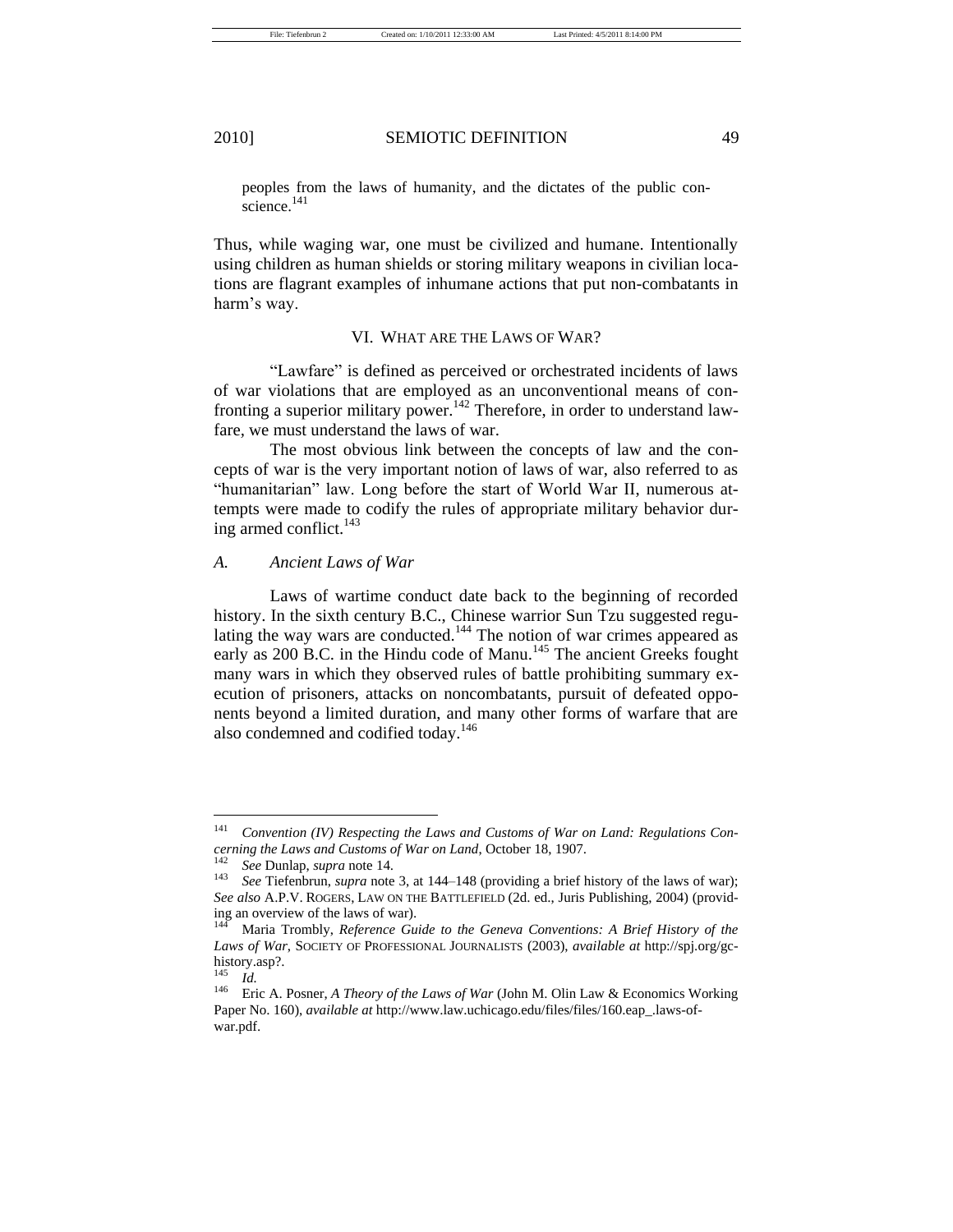# *B. Seventeenth, Eighteenth, and Nineteenth Centuries and the Laws of War*

In 1625, Hugo Grotius wrote *On the Law of War and Peace,* focusing on the humanitarian treatment of civilians.<sup>147</sup> In the eighteenth and nineteenth centuries, scholars such as De Vattel in France created rules regulating the conduct of armed conflict, and the famous Lieber Code was issued in 1863 by President Lincoln to the Union forces in the Civil War.<sup>148</sup> The first Geneva Convention was signed in l864 to protect the sick and wounded in wartime.<sup>149</sup> The Red Cross played an integral part in the drafting and enforcement of that first Geneva Convention and the Geneva Conventions of 1924 and 1949.<sup>150</sup> The St. Petersburg Declaration Renouncing the Use, In Time of War, of Explosive Projectiles Under 400 Grammes weight was enacted in 1868.<sup>151</sup>

#### *C. Twentieth Century and the Laws of War*

The twentieth century was a banner period for the regulation of armed conflict. The Hague Peace Conferences of l899 and 1907 produced the Hague Regulations that were an official effort at codifying the rules of war.<sup>152</sup> Rules against perfidy were also recognized before 1939 and reflect "chivalric values" that date back to medieval times when war conjured up glory, honor, and nobility.<sup>153</sup> After World War II, the Nuremberg Charter, the Genocide Convention, four l949 Geneva Conventions, and two l977 Protocols, human rights laws that apply during war, the Charter of the International Military Tribunal for the Far East, and other laws, were enacted to

<sup>&</sup>lt;sup>147</sup> HUGO GROTIUS, DE JURE BELLI AC PACIS (1625).

HOWARD M. HENSEL, "The Protection of Cultural Objects During Armed Conflicts," in THE LAW OF ARMED CONFLICT: CONSTRAINTS ON THE CONTEMPORARY USE OF FORCE 44 (2007).

Convention for the Amelioration of the Condition of the Wounded in Armies in the Field, Aug. 22, 1864, 129 Consol. T.S. 361 *reprinted in* 1 SUPPLEMENT AM. J. INT'L L. 90–92  $(1907)$ .

Theodor Meron, *The Continuing Role of Custom in the Formation of International Humanitarian Law*, 90 AM. J. INT'L L. 238, 245 (1996) (describing the role of the ICRC since the 1864 Convention).<br> $^{151}$  St. Petersburg Declared

St. Petersburg Declaration Renouncing the Use, In Time of War, of Explosive Projectiles Under 400 Grammes Weight, Dec. 11, 1868, 18 Martens 474 *reprinted in* 1 SUPPLEMENT AM. J. INT'L L. 95 (1907).

Convention Respecting the Law and Customs of War on Land, Oct. 18, 1907, annex, 1 Bevans 631, 643.<br> $\frac{153}{152}$  Theodor Me

<sup>153</sup> Theodor Meron, *The Humanization of Humanitarian Law*, 94 AM. J. INT'L L. 239, 243 (2000) (describing how values of chivalry were a "competing inspiration" for international humanitarian law).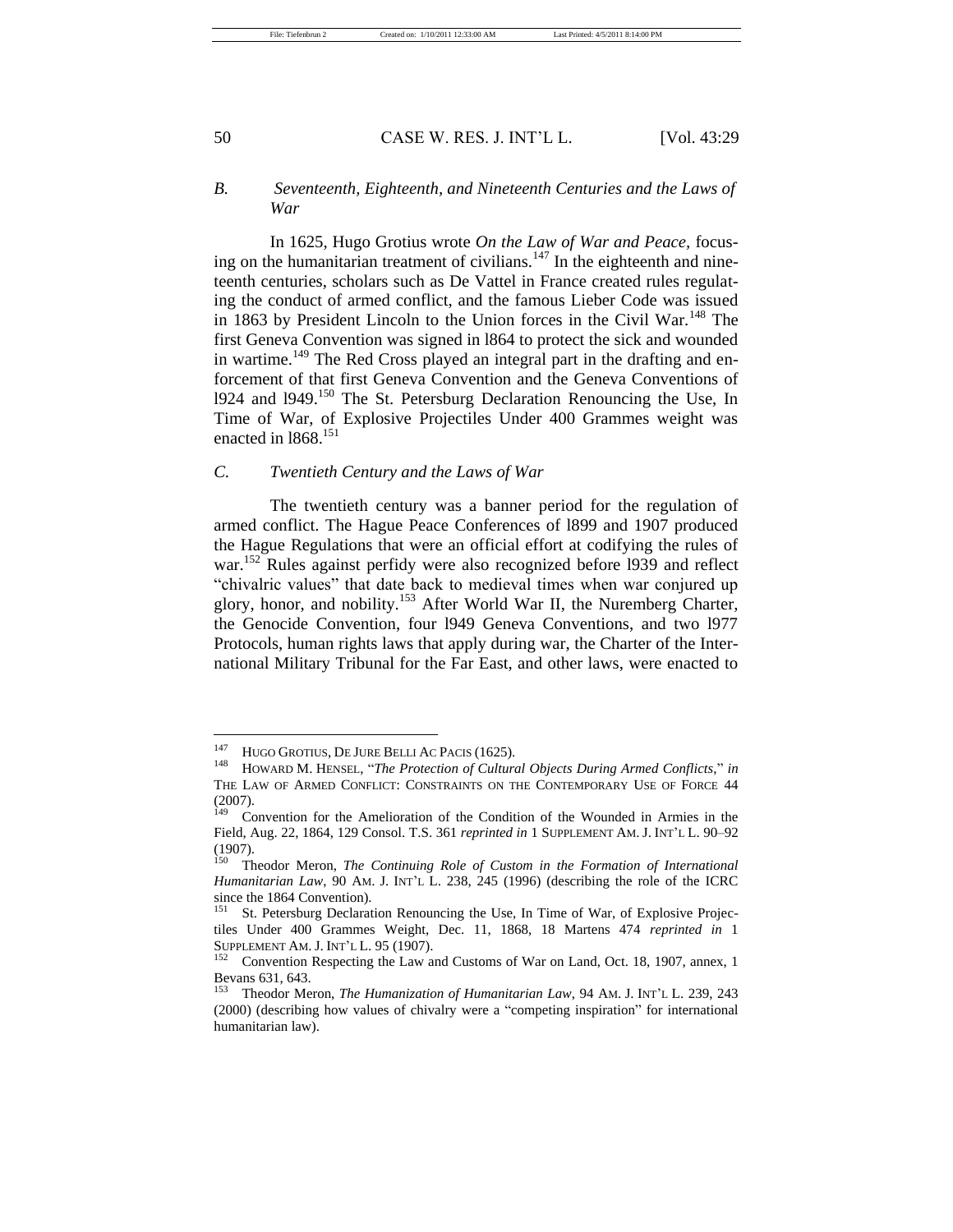include most of the common protections and prohibitions during wartime conduct that we know of today.<sup>154</sup>

The four basic principles of customary law that constitute military doctrine are "necessity," "humanity," "distinction," and "proportionality," which, as we have shown earlier, not only regulate but constrain warfare, especially as it is waged today in an asymmetrical war.<sup>155</sup>

# VII. WHAT IS LAWFARE?

## A. *Derivation and Usages of the Term "Lawfare"*

―Lawfare‖ is not a new phenomenon, and it is clearly based on a play on words between warfare and the use of law—primarily international law—and the legal process as a weapon of war. The term "lawfare" was first used in the manuscript "Whither Goeth the Law—Humanity or Barbarity."<sup>156</sup> The concept of lawfare was first brought to the attention of the modern world in a 2001 essay by Major General Charles J. Dunlap, Jr., Deputy Judge Advocate General for the U.S. Air Force., which he wrote for Harvard's Carr Center.<sup>157</sup> In that essay, Dunlap defined "lawfare" as the use of the law and the legal process as a weapon in modern warfare, either to achieve a military objective or to deny an objective to the enemy.<sup>158</sup> He later expanded on the definition, explaining that "lawfare" was "the exploitation

<sup>&</sup>lt;sup>154</sup> Protocol Additional of the Geneva Conventions of 12 August 1949 and Relating to the Protection of Victims of International Armed Conflict, June 8, 1977, 1125 U.N.T.S 3, 16 ILM 1391 (1977) [hereinafter Add'l Protocol I]; Protocol Additional of the Geneva Conventions of 12 August 1949 and Relating to the Protection of Victims of Non-international Armed Conflict, 1125 U.N.T.S. 609, 16 ILM 1442 (1977) [hereinafter Add'l Protocol II]; The Geneva Convention for the Amelioration of the Condition of the Wounded and Sick in Armed Forces in the Field, Aug. 12, 1949, 6 U.S.T. 3114, 75 U.N.T.S. 31 [hereinafter Geneva I]; The Geneva Convention for the Amelioration of the Condition of the Wounded, Sick and Shipwrecked Members of the Armed Forces at Sea, Aug. 12, 1949, 6 U.S.T. 3217, 75 U.N.T.S. 85 [hereinafter Geneva II]; The Geneva Convention Relative to the Treatment of Prisoners of War, Aug. 12, 1949, 6 U.S.T. 3316, 75 U.N.T.S. 135 [hereinafter Geneva III]; The Geneva Convention Relative to the Protection of Civilian Persons in the Time of War, Aug. 12, 1949, 6 U.S.T. 3516, 75 U.N.T.S. 287 [hereinafter Geneva IV]; International Military Tribunal for the Far East, Jan. 19, 1946, T.I.A.S. No. 1589, 4 Bevans 20 (as amended April 26, 1946); Convention on the Prevention and Punishment of the Crime of Genocide (1978), 78 U.N.T.S. 277 [hereinafter Genocide Convention]; Agreement for the Prosecution and Punishment of the Major War Criminals of the European Axis, Annex Containing the Charter of the International Military Tribunal, Aug. 8, 1945, DEP'T ST. BULL., Aug. 12, 1945, at 222, 82 U.N.T.S. 279 [hereinafter Nuremberg Charter].

<sup>155</sup> *See, e.g.*, A.P.V. ROGERS, LAW ON THE BATTLEFIELD 3 (2004).

<sup>156</sup> John Carlson & Neville Yeomans, *Whither Goeth the Law—Humanity or Barbarity*, *in* THE WAY OUT: RADICAL ALTERNATIVES IN AUSTRALIA 155 (Margaret Smith & David John Crossley, eds. 1975).

 $\frac{157}{158}$  Dunlap, *supra* note 1.

*Id.*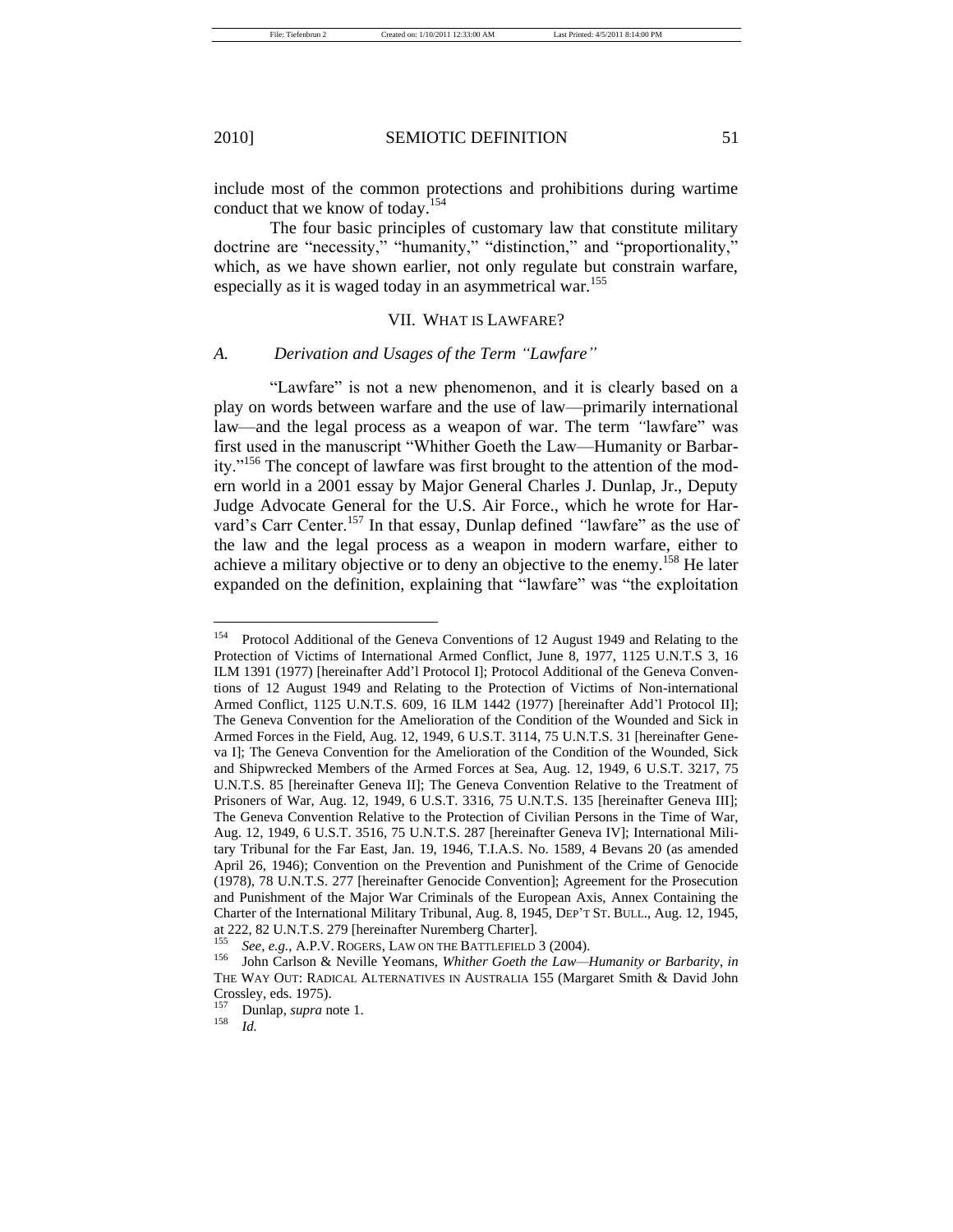of real, perceived, or even orchestrated incidents of law-of-war violations being employed as an unconventional means of confronting" a superior military power.<sup>159</sup> The definition has been further expanded to include the wrongful manipulation of the legal system to achieve strategic political or military goals.<sup>160</sup>

Lawfare has moved beyond gaining mere moral advantages over nation states and winning lawsuits against government actors. There have been many examples of lawfare used in the past against the Belgian Congo, Ireland, the Apartheid in South Africa, and U.S. actions in Iraq.<sup>161</sup> Over the past ten years, there has been a steady increase in Islamist lawfare tactics directly targeting the human rights of North American and European civilians in order to constrain the free flow of public information about radical Islam.<sup>162</sup>

Lawfare is effective because one lawsuit can silence thousands who have neither the time nor the financial resources to challenge well-funded terror financiers or the vast machine of the international judicial tem.<sup>163</sup>Lawfare tends to be used as a weapon against countries where the rule of law is strong.<sup>164</sup> It is most commonly used in asymmetrical warfare by guerrillas and terrorists who seek to affect public perception abroad and gain a moral advantage.<sup>165</sup>Lawfare can take the form of a legal campaign to delegitimize and frustrate the actions of a nation State dedicated to the eradication of terrorist methods. Arguably, an example of the use of lawfare at the U.N. is the effort to exclude attacks on American civilians from any international definition of State-sponsored terrorism.<sup>166</sup> Lawfare may in-

<sup>&</sup>lt;sup>159</sup> Dunlap, *supra* note 14, at A19 (expanding the definition of Lawfare).<br><sup>160</sup> David Luban, *Lawfare and Legal Ethics in Cuantarane* 60 STAN L

<sup>160</sup> David Luban, *Lawfare and Legal Ethics in Guantanamo*, 60 STAN. L. REV. 1981, 2020– 21 (2007–2008) (referencing former State Department official and current law professor John Yoo's memoir entitled War by Other Means).

See Case Concerning Armed Activities on the Territory of the Congo (Dem. Rep. Congo v. Uganda) (Order of Dec. 19, 2005), http://www.icj-cij.org/docket/files/116/10455.pdf (Belgian Congo); Benjamin G. Davis, *Refluat Stercus: A Citizen's View of Criminal Prosecution in U.S. Domestic Courts of High-Level U.S. Civilian Authority and Military Generals for Torture and Cruel, Inhuman or Degrading Treatment*, 23 ST. JOHN'S J. LEGAL COMMENT. 503, 539 (2008) (Ireland; Apartheid in South Africa); Dunlap, *supra* note 1 (U.S. actions in Iraq).

Brooke Goldstein & Aaron Eitan Meyer, "Legal Jihad": How Islamist Lawfare Tactics *are Targeting Free Speech*, 15 ILSA J. INT'L & COMP. L. 395, 396 (2008–2009).

<sup>163</sup> *See, e.g.*, Maj. Gen. Charles J. Dunlap, Jr., *Lawfare Today: A Perspective*, 3 YALE J. INT'L AFF. 146, 148 (2008) (noting a benefit of Lawfare).

<sup>164</sup> *See* U.S. Dep't of Def., *The National Defense Strategy of the United States of America* 3 (2005), http://www.defense.gov/news/Mar2005/d20050318nds2.pdf.

<sup>165</sup> *See, e.g.*, Nathaniel Burney, *International Law: a Brief Primer*, The Burney Law Firm, LLC, http://www.burneylawfirm.com/international\_law\_primer (last visited Nov. 3, 2010).

<sup>166</sup> Brooke Goldstein, Opening Remarks at the Lawfare Conference (Mar. 11, 2010), *available at* http://www.thelawfareproject.org/l4l/opening-remarks (noting Lawfare efforts being attempted at the United Nations).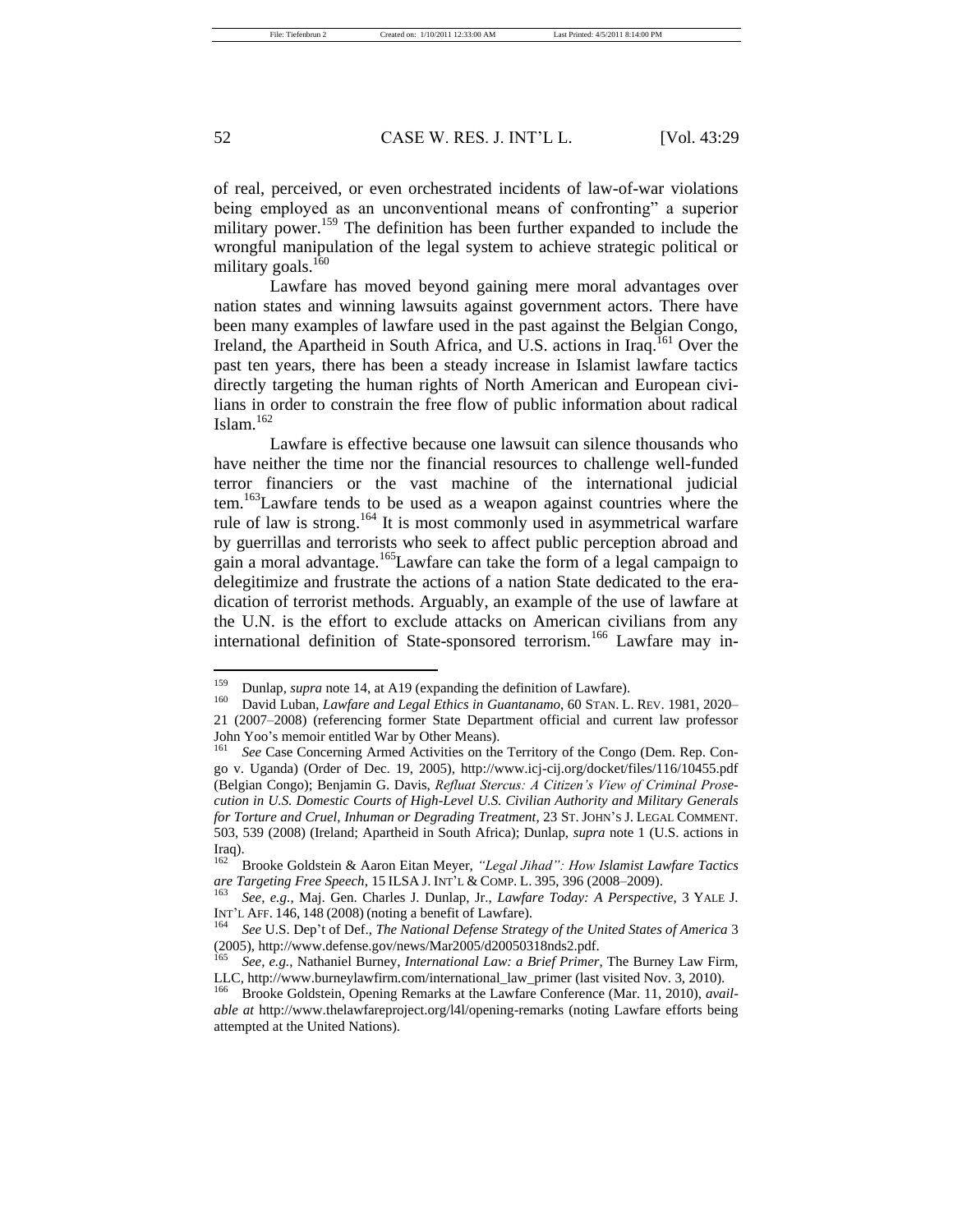volve the law of a nation turned against its own officials or the spread of universal jurisdiction whereby one nation or an international organization hosted by that nation reaches out to seize and prosecute officials of another nation.

# *B. Techniques of Lawfare*

There are three types of lawfare: (1) The initiation of lawsuits before courts in the international system—the International Court of Justice and the International Criminal Court; (2) the misuse of legal terminology to manipulate international institutions and create negative opinions about the enemy; and (3) the prosecution of foreign nations in domestic courts for military and civilian action.

# 1. Filing of malicious libel, harassment, or hate speech lawsuits to silence the enemy

Techniques of lawfare include frivolous libel and "hate speech" lawsuits brought against writers, politicians, journalists, and even cartoonists who speak publicly or satirically about issues of national security. Lawfare has been used to describe the filing of workplace harassment lawsuits against counter-terrorism experts that brief military and police officers about radical Islam.<sup>167</sup> The fear of these lawsuits produces silence, and at best has a chilling effect on free speech.

The United States and Israel, fearing the initiation of politically motivated lawsuits in international courts and the potential abuse of these courts in the absence of an effective system of checks and balances, have rejected participating in the International Criminal Court.<sup>168</sup>

One author coined this type of "lawfare" a form of "legal jihad."<sup>169</sup> By filing a series of malicious lawsuits in American courts and in more favorable courts abroad, suits that are designed to punish and silence those who engage in public discourse about radical Islam, or about other political issues of general public concern, the misuse of the legal system here becomes a serious weapon of defense. <sup>170</sup> Some Non Governmental Organizations have been influential in initiating suits over the same set of events in several different jurisdictions, thereby causing harassment of the defendants and exhaustion of their resources. This tactic is done until a favorable judg-

 $\frac{167}{168}$  *Id.* at 2.

See Allison Marston Danner, *Enhancing the Legitimacy and Accountability of Prosecutorial Discretion at the International Criminal Court*, 97 AM. J. INT'L L. 510, 525 (2003) (explaining the reluctance that certain nations feel in ratifying the I.C.C. Statute).

<sup>169</sup> Goldstein & Meyer, *supra* note 162, at 397 (explaining how radical Islamists are using Lawfare to attack the United States).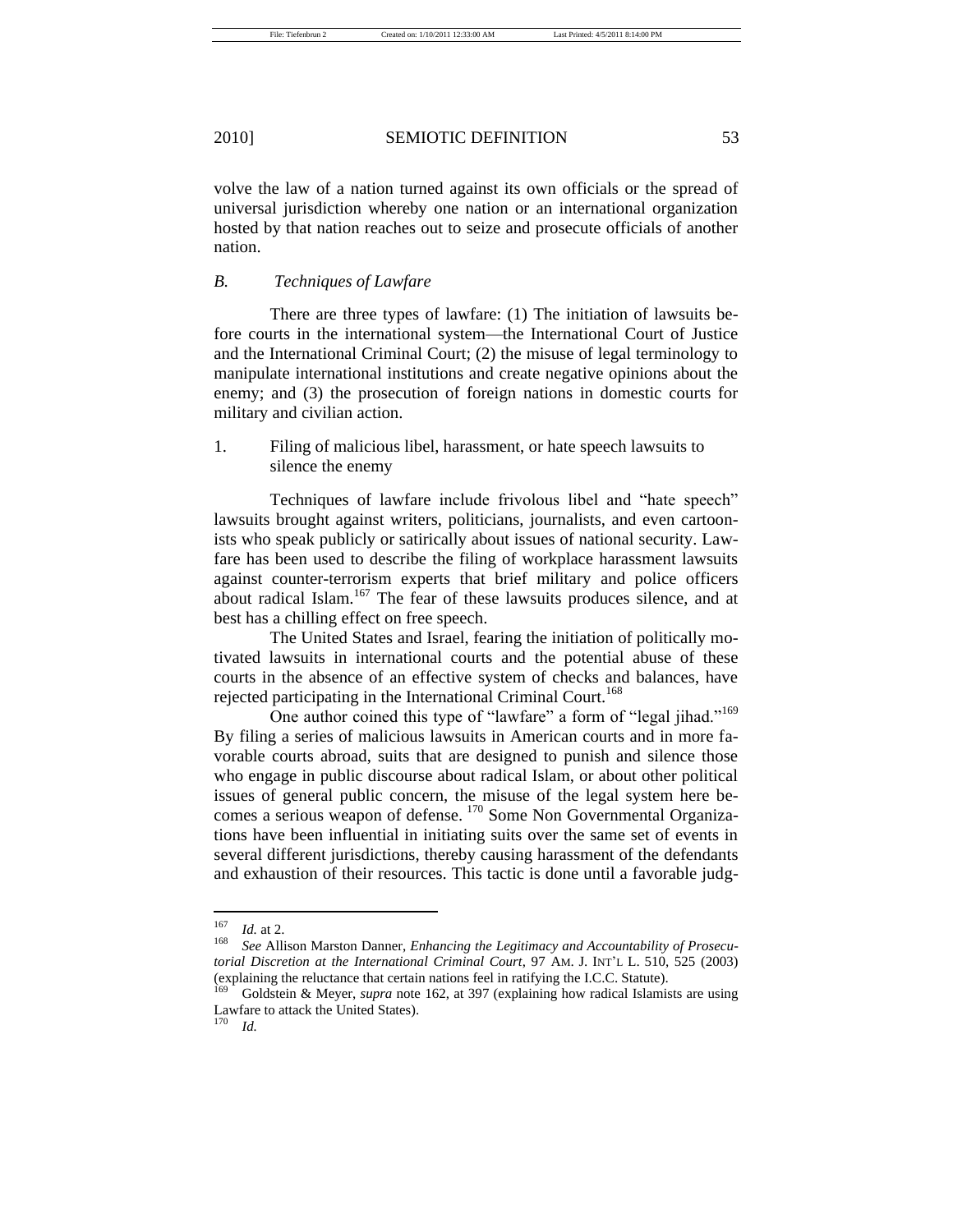ment of the desired suit is achieved somewhere. "In 2005, the Islamic Society of Boston (ISB) filed a lawsuit charging defamation against over a dozen defendants including the Boston Herald, Fox 25 News, counterterrorism expert Steven Emerson, and several others . . . for publicly speaking about the Islamic Society's connections to radical Islam and for raising questions about the construction of its Saudi-funded mosque in Boston."<sup>171</sup>

a. Libel tourism

A growing phenomenon called "libel tourism" is another example of the use of lawfare and its silencing impact. Libel tourism is forum shopping.<sup>172</sup> Plaintiffs bring defamation lawsuits in plaintiff-friendly jurisdictions like England, the "libel capital of the Western world."<sup>173</sup> In British courts, "libel plaintiffs do not need to prove the guilt of the accused, but rather the accused must prove their own innocence."<sup>174</sup> This is the exact opposite of the presumption of innocence used in U.S. courts.<sup>175</sup>

In a libel tourism case, free speech is shut down and writers can no longer feel safe to report about suspicious activity or sources of terror. An example of this damaging use of lawfare is Sheikh Khalid Salim bin Mahfouz, who has initiated roughly forty libel cases in British courts.<sup>176</sup> One case involves the publication of a book called "Alms for Jihad" in which Mahfouz is accused of funding al-Qaeda.<sup>177</sup> Cambridge University Press published the book, but ultimately removed it from circulation in order to end the lawsuit.<sup>178</sup> To avoid the injustice of this kind of lawfare*,* the New York State Assembly in January 2008 introduced the "Libel Terrorism Protection Act" in order to ensure that foreign judgments that do not comport with American law and public policy will not be enforceable in New York. $179$ 

# b. Hate speech cases in Europe and Canada

Lawfare is achieving a high degree of success in Canada and Europe because their judicial systems and laws do not afford their citizens the same level of free speech protection granted under the U.S. Constitution.<sup>180</sup>

<sup>&</sup>lt;sup>171</sup> *Id.* at 398.

<sup>172</sup> Elizabeth Samson, *Warfare Through Misuse of International Law*, BESA (Mar. 23, 2009), http://www.biu.ac.il/soc/besa/perspectives73.html.

 $\frac{173}{174}$  *Id.* 

 $\frac{174}{175}$  *Id.* 

 $\frac{175}{176}$  *Id.* 

<sup>&</sup>lt;sup>176</sup> Goldstein & Meyer, supra note 162, at 402.

 $\frac{177}{178}$  *Id.* 

 $\frac{178}{179}$  *Id.* 

 $\frac{179}{180}$  *Id.* at 403.

*Id.* at 400.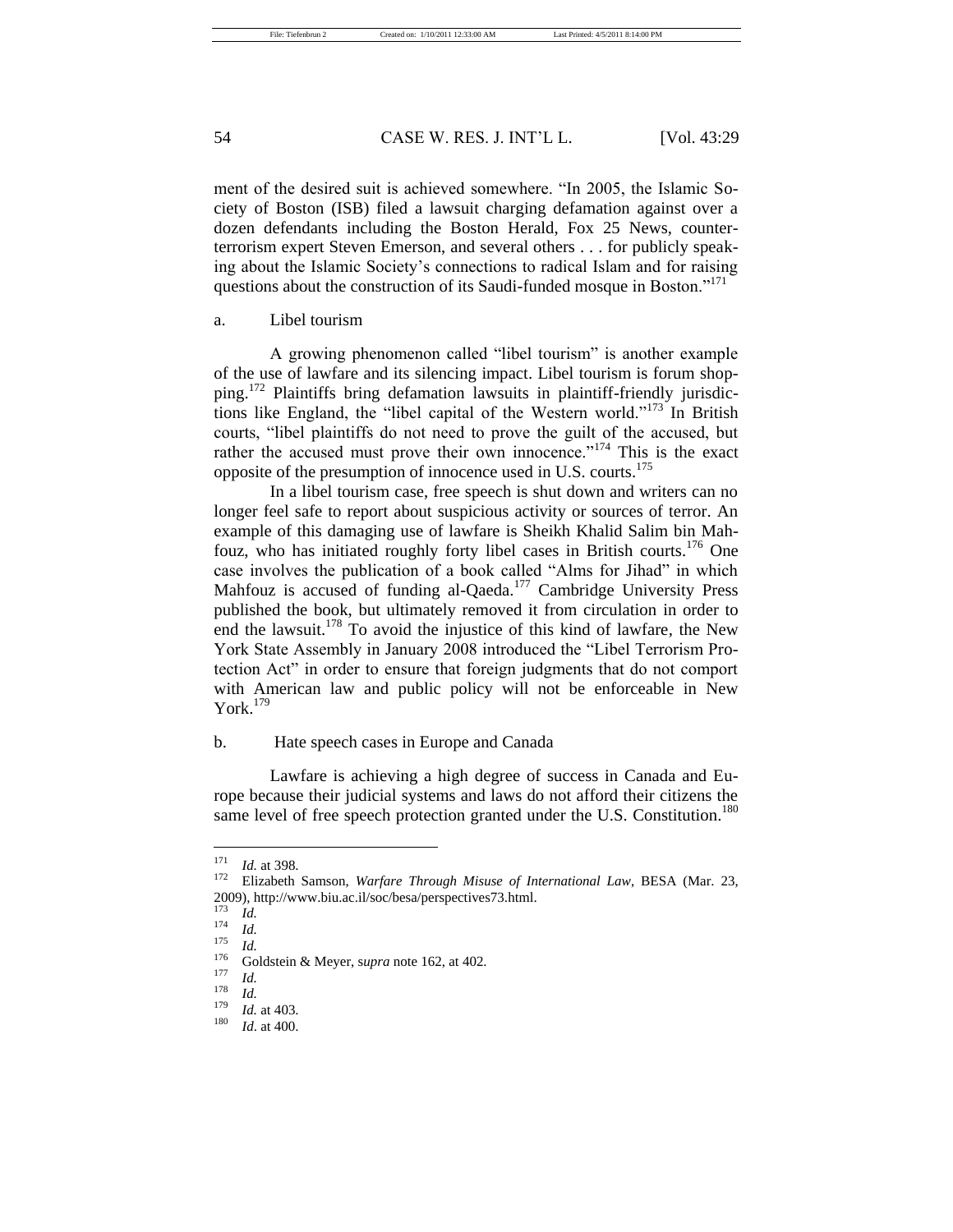In Europe and Canada hate speech legislation and liberal libel laws, as well as a virtual codification of "Islamophobia" as a cause of action, have created an ideal framework for malicious litigants to achieve their goals.<sup>181</sup> The Council of Europe released Resolution 1605 asserting widespread Islamophobia and calling all member nations to "condemn and combat Islamopho- $\bar{b}$ ia."<sup>182</sup>

Canada is not exempt from lawfare. Canada's laws are being used to attack the free speech rights of authors and activists. Section thirteen of the Canadian Human Rights Act (CHRA) bans the electronic transmission of material that is deemed "likely to expose persons to hatred or contempt by reason of the fact that those persons are identifiable on the basis of a prohibited ground of discrimination."<sup>183</sup> As a result of the Canadian hatespeech law, as well intentioned as it may have been, there has been an avalanche of "human rights" complaints in the Canadian Human Rights Commissions against outspoken critics of radical Islam and their publishers.

c. Hate speech and slander cases in the Middle East

Similarly, "Jordan charged twelve Europeans in 2008 with blasphemy, demeaning Islam and Muslim feelings, and slandering and insulting the prophet Muhammad in violation of the Jordanian Penal Code."<sup>184</sup> Eleven Danish journalists published a cartoon of Muhammad, and the twelfth defendant was the Dutch politician Geert Wilders.<sup>185</sup> The Jordanian Penal code does not place the same value on freedom of speech as Americans do because Jordanian laws are informed by religious beliefs.<sup>186</sup>

2. The misuse of legal terminology to sway public opinion

This mode of lawfare relies on the relative inexperience of lay people with the law and with legal process, even though they want to advance their own ideas effectively. For example, some claim that U.N. resolutions are used to gain sympathy for the cause of lawfare combatants and to intimidate their opposition. International Court of Justice (ICJ) Advisory

 $\frac{181}{182}$  *Id.* 

<sup>182</sup> Eur. Parl. Ass'n, European Muslim Communities Confronted with Extremism, 13th Sess., Doc. No 1605 at 9.2 (April 15, 2008), *available at* http://assembly.coe.int/Main.asp? link=/Documents/AdoptedText/ta08/ERES1605.htm.

<sup>183</sup> Canadian Human Rights Act, 2010, c.H-6, § 13, *available at* http://laws.justice.gc.ca/eng/H-6/page-2.html [hereinafter CHRA] (CHRA has had a one hundred percent conviction rate on section 13 charges. The well-intentioned Canadian "hate speech" law proves to be very dangerous, violative of free speech and constitutional rights, and rather short-sighted. The United States does not adopt hate-speech laws for this very reason).<br> $184 \, \text{C}$ 

<sup>&</sup>lt;sup>184</sup> Samson, *supra* note 172, at 4.

 $\frac{185}{186}$  *See id.* 

See id.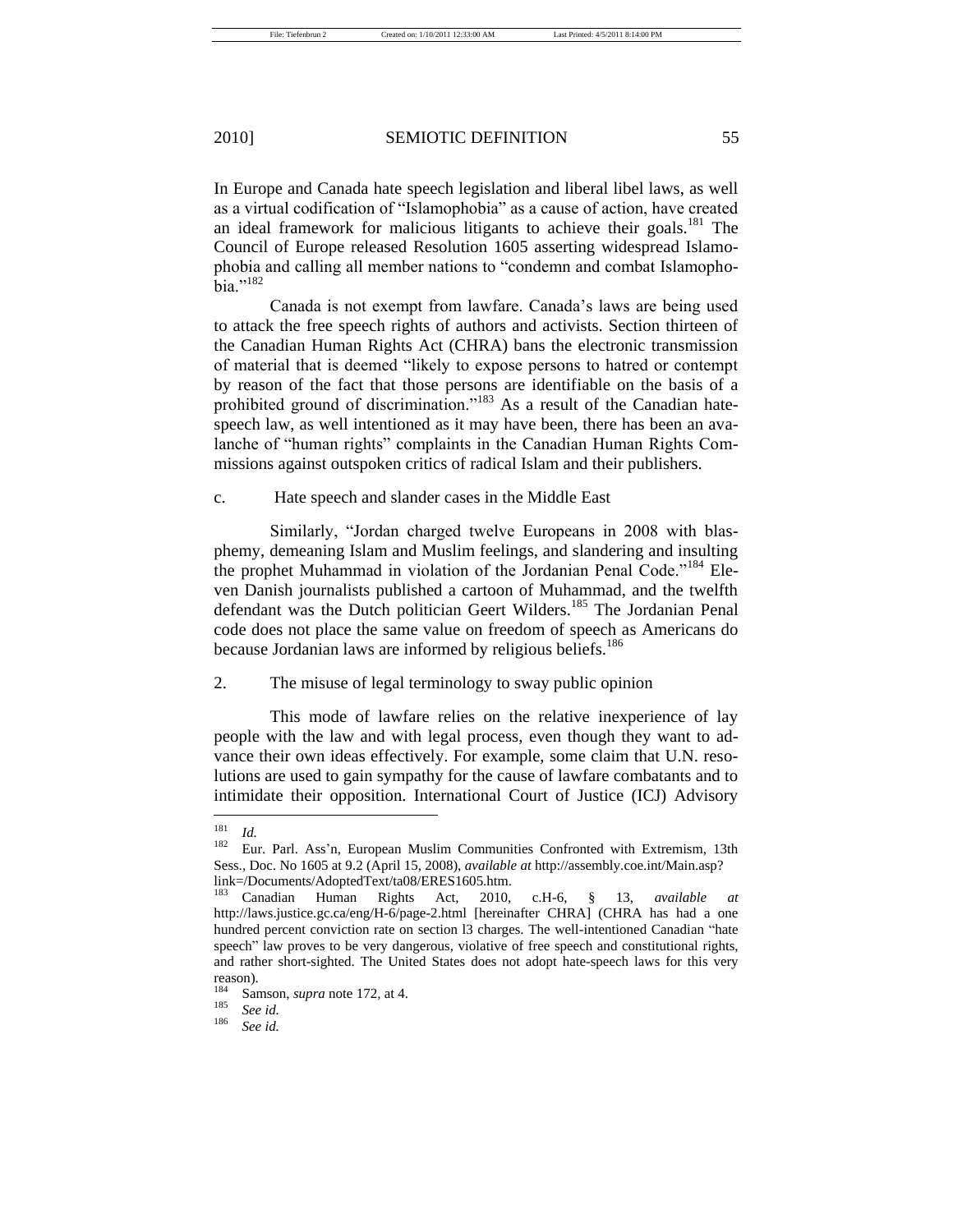Opinions are non-binding.<sup>187</sup> Similarly, U.N. Resolutions do not have the force of law and are an expression of sentiment. <sup>188</sup> However, both U.N. Resolutions and ICJ Advisory Opinions can be very effective to sway public opinion and even cause changes in international law.<sup>189</sup> They are often "precursors to the establishment of authoritative international law by way of a U.N. Convention."<sup>190</sup> For example, every year since 1999, the U.N. has passed a Resolution on Combating Defamation of Religions.<sup>191</sup> This resolution is another example of a political attempt to stifle free speech and any criticism of Islam. International law attorney Elisabeth Samson argues that defamation of a religion is a legal impossibility because a religion is a set of beliefs and not a "person, business, group or government" all of which are tangible entities required by the legal definition of defamation.<sup>192</sup> This is another example of the misuse of legal terminology to manipulate the public.

## a. Lawfare to sway public opinion against the United States

Lawfare has been used as a weapon of war to sway public opinion against the U.S. military, which is the most powerful military in the world. Lawfare is "often used to fight a stronger opponent asymmetrically, targeting the opponent's vulnerabilities such as domestic public opinion.<sup> $193$ </sup> During the 2003 Iraqi conflict, allied forces were the target of a persistent lawfare campaign.<sup>194</sup> International activists used legal means to try to declare military action illegitimate.<sup>195</sup> In coordination with the Iraqi authorities, human shields were positioned at prospective targets to disrupt American war plans.<sup>196</sup> Saddam Hussein's Fedayeen attacked American and British troops from civilian areas in an attempt to cause civilian casualties.<sup>197</sup> The Iraqi Information Ministry conducted daily briefings in which they accused American forces of wartime atrocities.<sup>198</sup> However, this information campaign had limited success because of the numerous Western journalists em-

<sup>187</sup> *See Advisory Jurisdiction*, INTERNATIONAL COURT OF JUSTICE, *available at* http://www. icj-cij.org/jurisdiction/index.php?p1=5&p2=2 (defining advisory opinions and advisory

proceedings).  $\frac{188}{189}$  Samson, *supra* note 172.

<sup>189</sup> *See id.*

 $\frac{190}{191}$  *Id.* 

 $\frac{191}{192}$  *See id.* 

 $\int_{193}^{192}$  *See id.* 

Lawfare, the Latest in Asymmetries-Part Two, COUNCIL ON FOREIGN RELATIONS (May 22, 2003), *available at* http://www.cfr.org/publication/6191.

<sup>194</sup> *See id.*

 $\frac{195}{196}$  *Id.* 

 $\frac{196}{197}$  *Id.* 

 $\frac{197}{198}$  *Id.* 

<sup>198</sup> *Id*.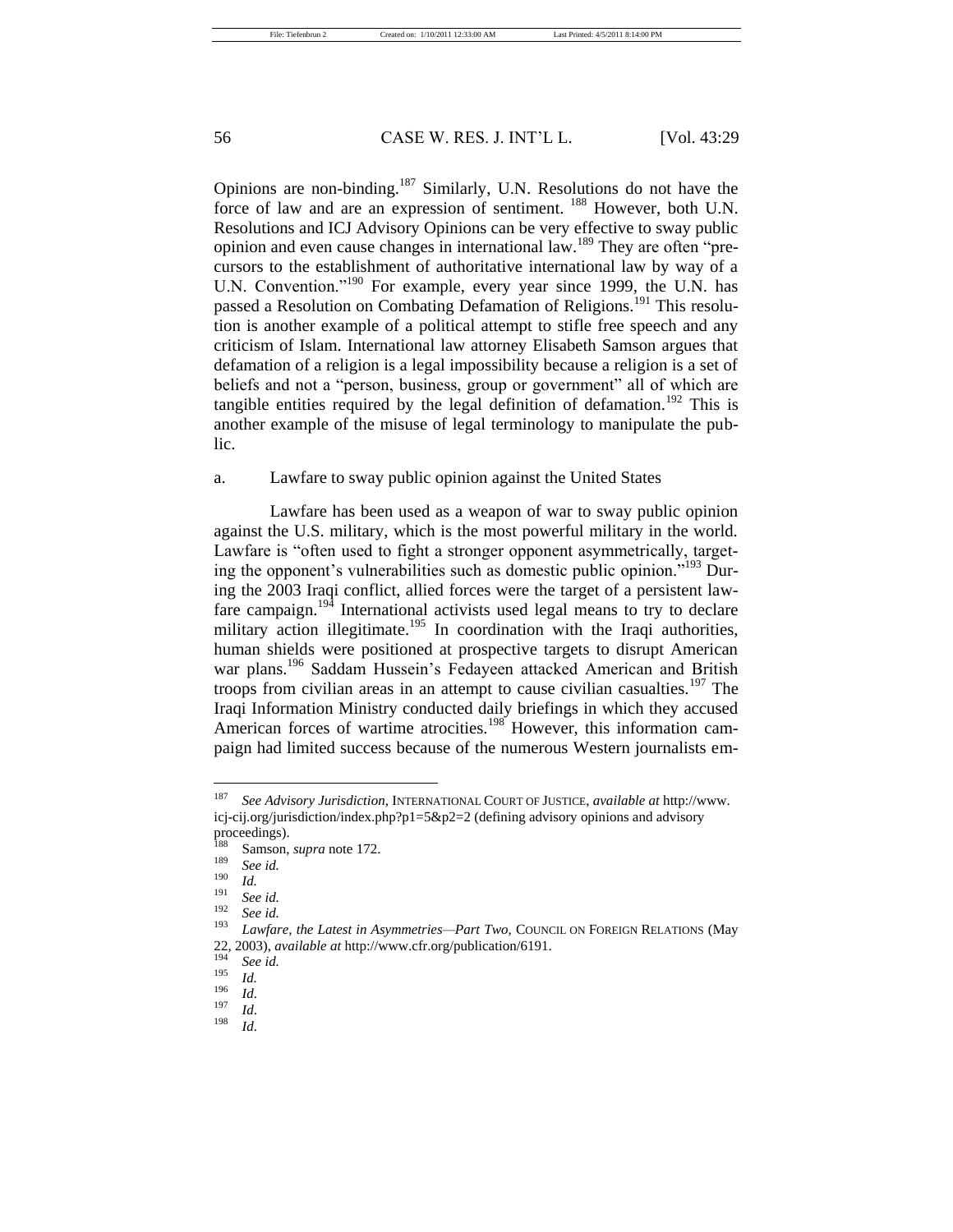bedded with allied forces.<sup>199</sup> Nevertheless, it was convincing to many in the Arab world, which has lead to the escalation of negative public opinion there and around the world with regard to the United States. <sup>200</sup>

b. Lawfare to sway public opinion against Israel

More recently, new evidence has been presented of Hamas using Palestinian children as human shields, and of Hamas establishing command centers and Kassam launch pads in and near more than one hundred mosques and hospitals during Operation Cast Lead in the Gaza Strip, which are hardly considered military targets under the international laws of war. $^{201}$ 

This lawfare tactic against Israel is not new and is all too effective in swaying public opinion globally. Israel is deemed by many to be the aggressor nation rather than a victim.<sup>202</sup> During the *Al-Aqsa* intifada, Palestinian children were used as human shields to create martyrs for the media.<sup>203</sup> Media reports highlighted instances in which Palestinian children were killed or injured by Israeli troops or policemen, generating much negative criticism all over the world of Israeli policies.<sup>204</sup> Few in the Western world at that time, in 2000, thought through the chaos they saw on the news or even considered whose interests were being served by the violence. Palestinian leadership accused Israel of committing human rights violations resulting in the fatalities of these children. However, little attention was paid to the core questions of how and why the children were in harm's way in the first place. This is an example of lawfare that is unfortunately working all too well due to the international community's blurring of an important distinction between cause and effect.

3. The prosecution of foreign nations in domestic courts for military and civilian action: universal jurisdiction abuses

Universal jurisdiction is exercised by states claiming that it is within their moral obligation to mankind to prosecute individuals who allegedly committed crimes outside the boundaries of the prosecuting state, regardless of any relation of the person with that state.<sup>205</sup> Each state has the responsibility to protect populations from genocide, war crimes, and crimes against

 $\frac{199}{200}$  *Id.* 

 $\frac{200}{201}$  *Id.* 

<sup>201</sup> Yaakov Katz, *‗Hamas Used Kids as Human Shields'*, JERUSALEM POST, Mar. 15, 2010, http://www.jpost.com/Israel/Article.aspx?id=171009.

<sup>202</sup> *See, e.g.*, Tony Judt, *Israel without Clichés*, N.Y. TIMES, June 10, 2010, at A31.

<sup>203</sup> Justus Reid Weiner, *The Use of Palestinian Children in the Al- Aqsa Intifada*, JERUSALEM LETTER/VIEWPOINTS, November l, 2000, http://www.jcpa.org/jl/vp441.htm.

 $\frac{204}{205}$  *Id.* 

Samson, *supra* note 188.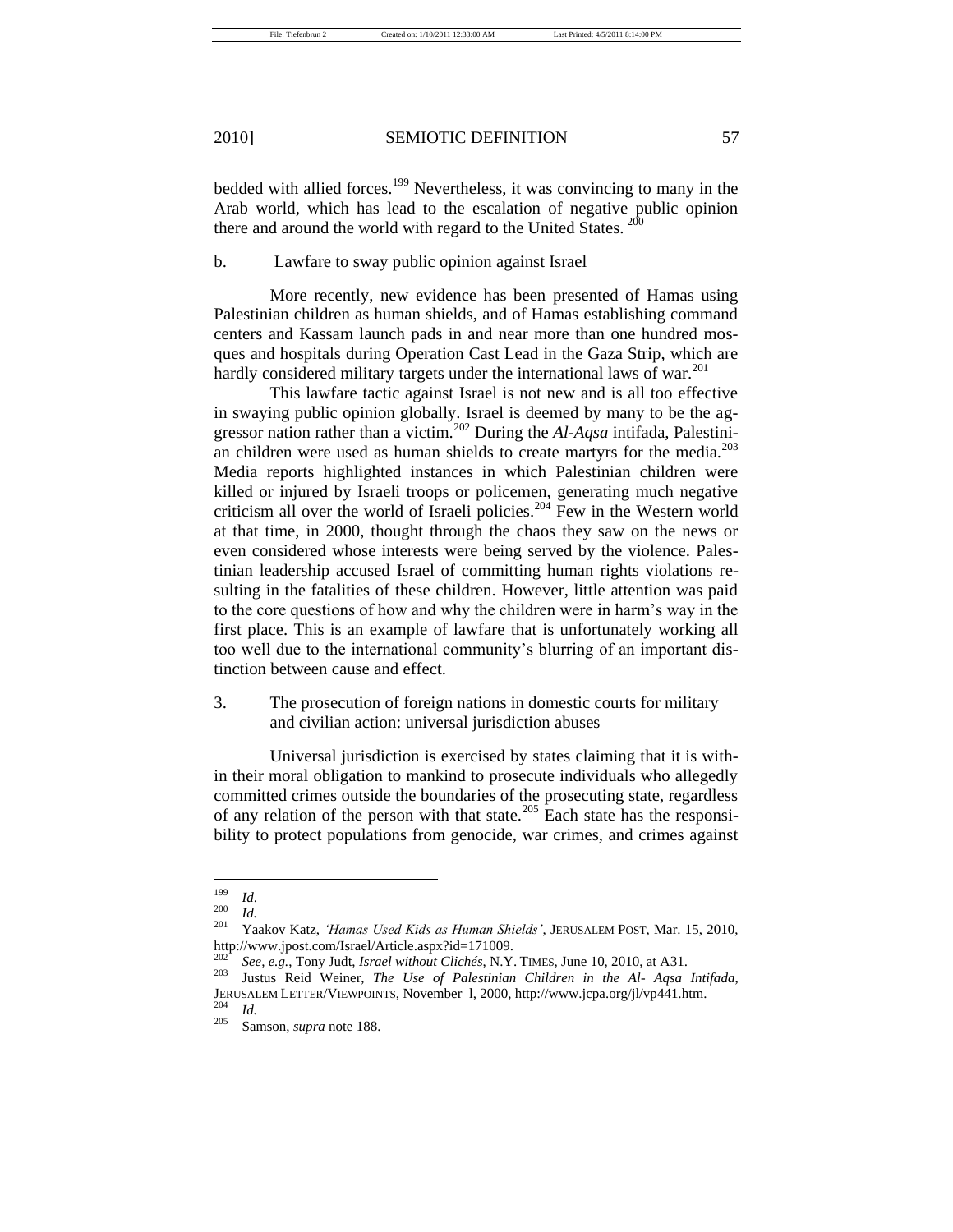humanity.<sup>206</sup> However, many, including Henry Kissinger, denounce universal jurisdiction as a breach of state sovereignty and claim it may produce a serious rise in the tyrannical power of judges. $207$ 

The misuse or abuse of universal jurisdiction laws can result in lawfare*.* For example, Belgium's attempt to prosecute former President Bush and Prime Minister Tony Blair for war crimes as well as Jordan's demand for the extradition of a Dutch politician to stand trial for blasphemy of Islam have been cited as examples of lawfare*.* <sup>208</sup> The recent publication and media bashing of Richard Goldstone's U*.*N*.* Investigative Report on the Gaza War resulted in an international outcry, especially by the Jewish community in South Africa and in the United States.<sup>209</sup> Richard Goldstone and Christine Chinkin, the authors of the Report, were accused of engaging in lawfare because the Report accused Israel of war crimes.<sup>210</sup> Some have even argued that the Nuremberg Trials could be called a kind of universal jurisdiction lawfare against German officials following the actual warfare of World War  $II<sup>.211</sup>$ 

A notable U.S. official often cited in connection with lawfare is Kissinger, who faced questioning and possible prosecution in France, in Brazil, and then in England, as initiated by the Spanish magistrate Baltasar Garzon—for his earlier attempt to prosecute Chilean dictator Augusto Pinochet.<sup>212</sup> Garzon claimed Kissinger was involved as a Nixon Administration

pro-and-con/critics (last visited Nov. 3, 2010) (calling the report "far more biased against Israeli than Palestinian witnesses, and far more willing to draw adverse inferences of intentionality from Israeli conduct and statements than from comparable Palestinian conduct and statements. He actually called the report "a shoddy piece of work, unworthy of serious consideration by people of good will, committed to the truth.").<br> $211$  Compass Symmetre T

 $\frac{206}{207}$  *Id.* 

 $\frac{207}{208}$  *Id.* 

Brooke Goldstein, Opening Remarks at the Lawfare Conference (March 11, 2010), http://www.thelawfareproject.org/141/opening-remarks.

Avrom Krengel, *Richard Goldstone, We Deplore Your Report*, THE GUARDIAN, May 5, 2010, *available at* http://www.guardian.co.uk/commentisfree/2010/may/05/avrom-krengelrichard-goldstone.<br><sup>210</sup> Bergy Bearsh

<sup>210</sup> Barry Bearak, *South African Judge May Be Kept From Grandson's Bar Mitzvah*, N.Y. TIMES, April 17, 2010, at 1; *see also Understanding the Goldstone Report*, UNDERSTANDING THE GOLDSTONE REPORT, http://www.goldstonereport.org (last visited Nov. 3, 2010) ("[T]he report will play a key role in the effort to specifically target Israeli troops in both boycott movements and *lawfare* attacks, and more broadly to establish a reigning paradigm of international law as applied to  $21<sup>st</sup>$  century asymmetrical conflict.") (emphasis added); Alan Dershowitz, *The Case Against the Goldstone Report: A Study in Evidentiary Bias*, UNDERSTANDING THE GOLDSTONE REPORT, Oct. 27, 2010, http://www.goldstonereport.org/

Compare SUSAN TIEFENBRUN, DECODING INTERNATIONAL LAW: SEMIOTICS AND THE HUMANITIES 158–59 (2010) (discussing the Nuremburg trials as an example of retributive justice) *with* PETER MAGUIRE, LAW AND WAR: INTERNATIONAL LAW & AMERICAN HISTORY 159–78 (2010) (describing parts of the Nuremburg trials as a public relations ploy to charge the Germans with war crimes).

See CHRISTOPHER HITCHENS, THE TRIAL OF HENRY KISSINGER (Verso 2001).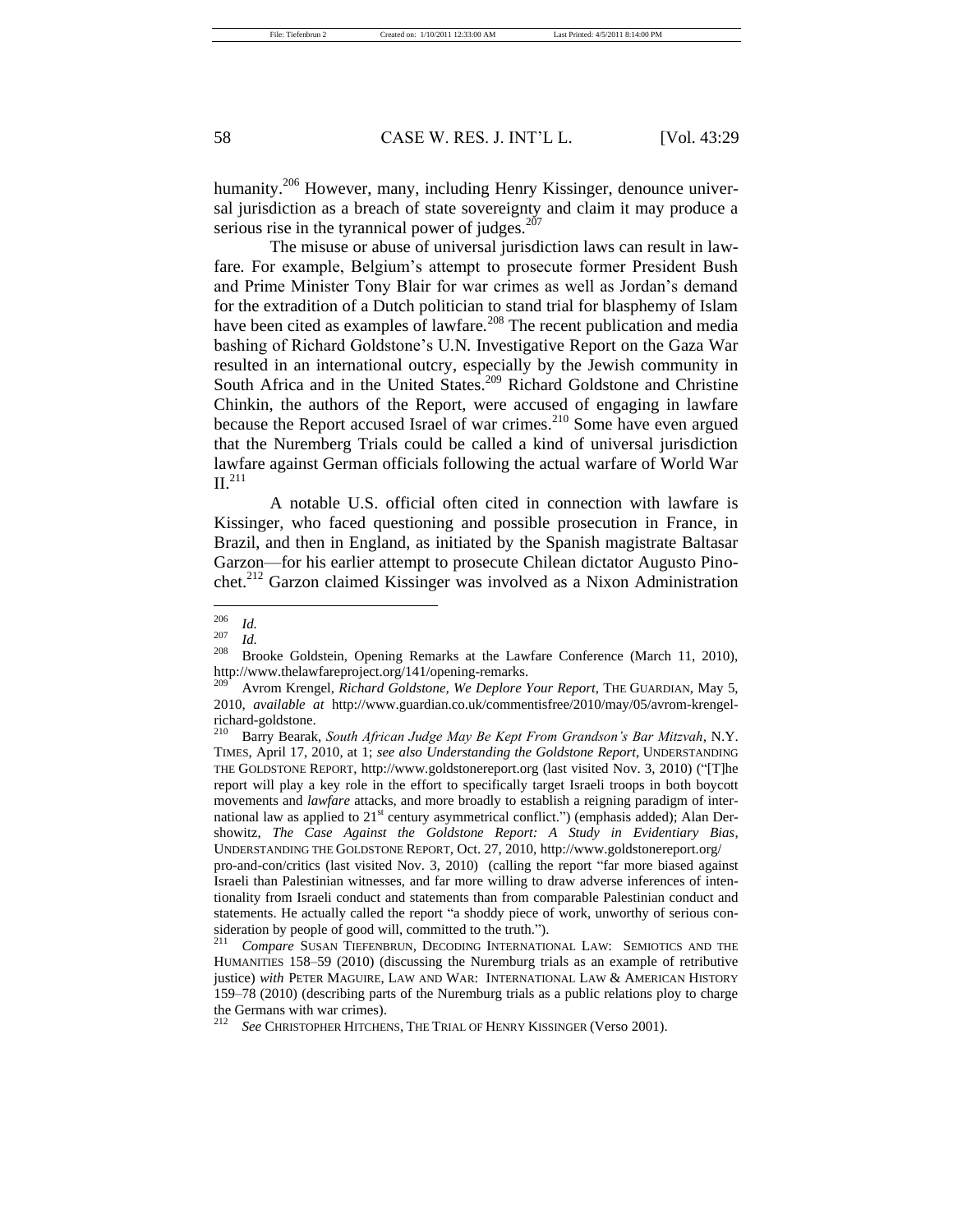official with a South American program of abductions, torture, and assassinations known as Operation Condor.<sup>213</sup> Kissinger subsequently warned that universal jurisdiction risks "substituting the tyranny of judges for that of governments."<sup>214</sup>

Another example of this kind of potential misuse of universal jurisdiction is the Palestinian Center for Human Rights' petition to the Spanish Court against two Israeli officials, National Infrastructure Minister and former Defense Minister Binyamin Ben-Eliezer and former I.A.F. and I.D.F. Chief of Staff Dan Halutz. The Palestinian petition sought investigation of the two Israeli officials for alleged crimes against humanity for their involvement in the assassination of a Hamas operative in 2002.<sup>215</sup> This kind of a prosecution could result in the undermining of international sympathy for the Israeli people as well as citizens all over the world in their fight against terrorism. $^{2\overline{16}}$ 

## VIII. CONCLUSION

Domestic and international legal decisions influence public opinion, and laws of war affect the military's entire approach to waging war. The abuse of the legal system, of human rights laws, and of humanitarian laws by lawfare undermines the overarching goal of world peace by eroding the integrity of the legal system and by weakening the global establishment and enforcement of the rule of law. The manipulation of Western court systems, the misuse and abuse of European and Canadian hate speech laws and libel law procedures can destroy the very principles of free speech that democracies hold most precious. Lawfare has limited public discussion of radical Islam, created unfair negative publicity against freedom loving countries, and has done so curiously without reproach from the American Civil Liberties Union,<sup>217</sup>that typically and traditionally protects democracy.

Lawfare is not a benign weapon of war. It bases its strategy on using the law to gain negative publicity for the enemy country. Lawfare is an assault on the people of free nations to exercise their constitutional rights to free speech under both international and domestic laws. Lawfare users are fighting freedom and attacking those who have the right to speak and act openly. The weapon they use is the rule of law that was originally created

<sup>213</sup> *See* Katherine Iliopoulos, *Spain's Memory War: Judge Halts Attempt to Enforce Justice for Franco's Killings*, CRIMES OF WAR PROJECT (Nov. 19, 2008), http://www.crimesofwar. org/news-spain.html.

<sup>214</sup> HENRY KISSINGER, DOES AMERICA NEED FOREIGN POLICY? 273 (Simon and Schuster  $^{2001}_{215}$ .

<sup>215</sup> *See* Samson, *supra* note 172, at 2.

 $\frac{216}{217}$  *Id.* 

<sup>217</sup> Goldstein & Meyer, *supra* note 162, at 409 (discussing the lack of activity from the ACLU).